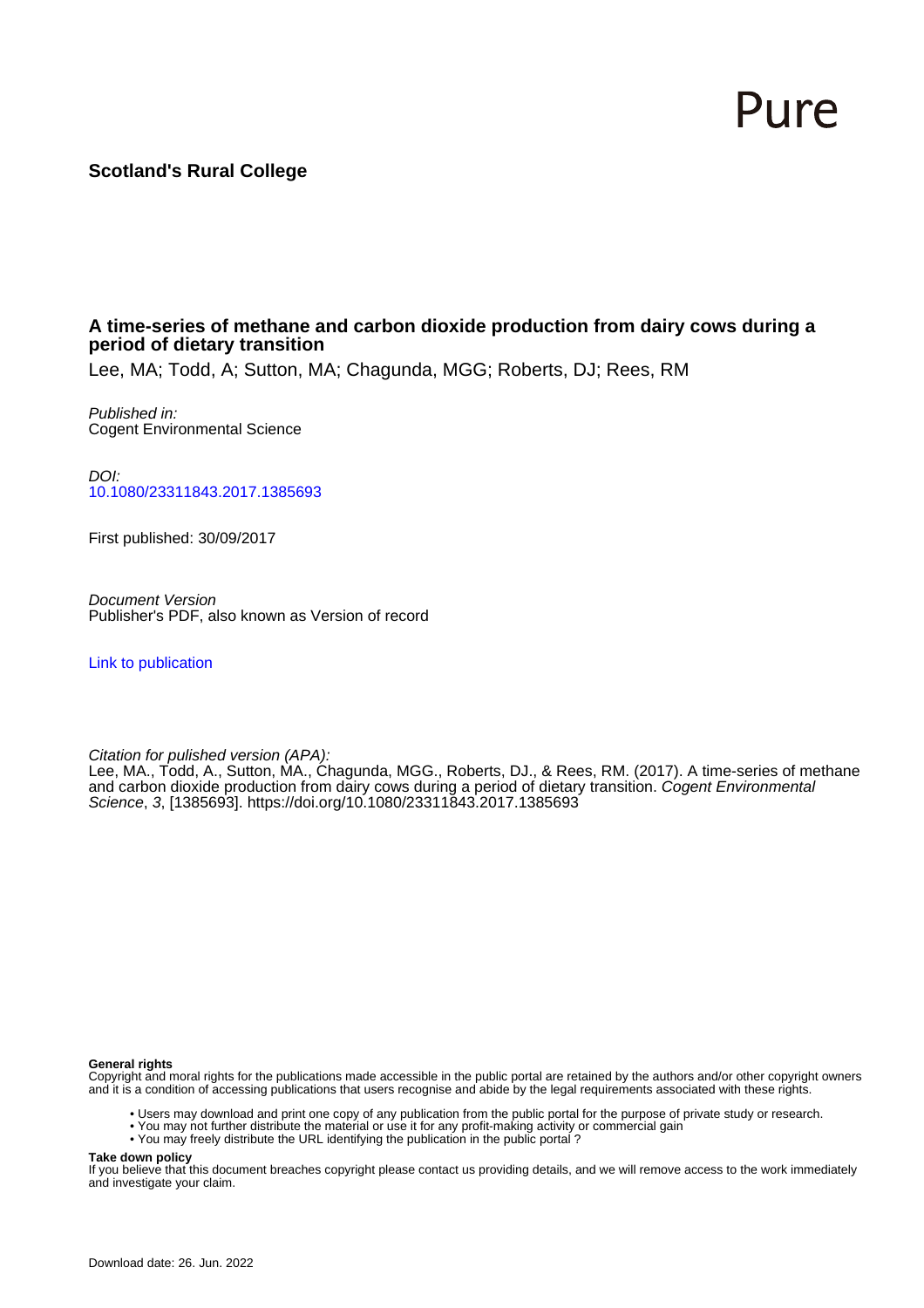# ☆ cogent environmental<br>science

# **A time-series of methane and carbon dioxide production from dairy cows during a period of dietary transition**

Mark A. Lee, Allison Todd, Mark A. Sutton, Mizeck G.G. Chagunda, David J. Robertsand Robert M. Rees

# **Accepted Manuscript Version**

This is the unedited version of the article as it appeared upon acceptance by the journal. A final edited version of the article in the journal format will be made available soon.

As a service to authors and researchers we publish this version of the accepted manuscript (AM) as soon as possible after acceptance. Copyediting, typesetting, and review of the resulting proof will be undertaken on this manuscript before final publication of the Version of Record (VoR). Please note that during production and pre-press, errors may be discovered which could affect the content.

© 2017 The Author(s). This open access article is distributed under a Creative Commons Attribution (CC-BY) 4.0 license.

**Publisher:** Cogent OA

**Journal:** *Cogent Environmental Science*

**DOI:** http://doi.org/10.1080/23311843.2017.1385693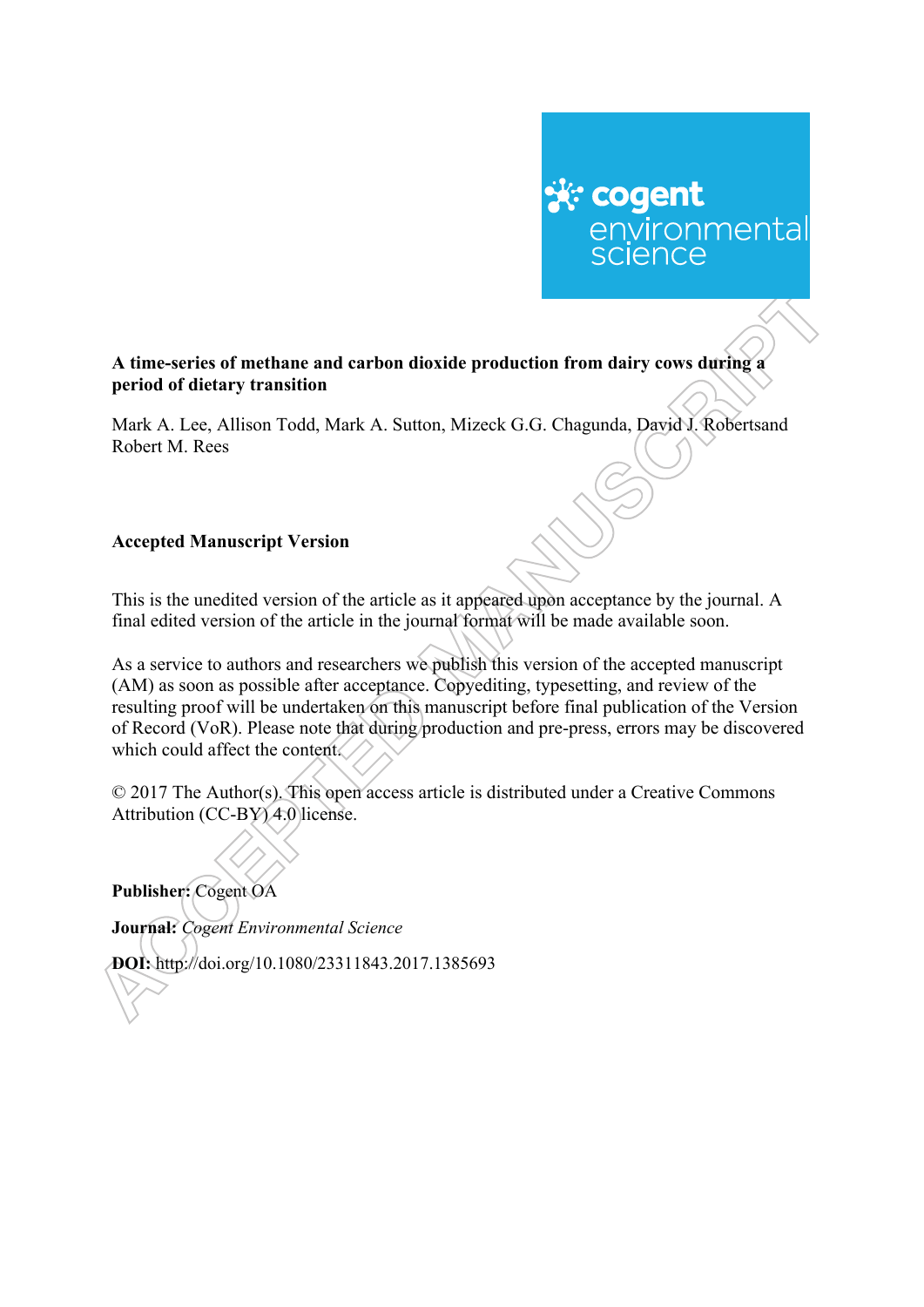

# **A time-series of methane and carbon dioxide production from dairy cows during a period of dietary transition**

Mark A. Lee<sup>1,2,3,\*</sup>, Allison Todd<sup>1</sup>, Mark A. Sutton<sup>4</sup>, Mizeck G.G. Chagunda<sup>1,2</sup>, David J. Roberts<sup>1</sup> and Robert M. Rees<sup>2</sup>

Scotland's Rural College, <sup>1</sup>Dairy Research and Innovation Centre, Hestan House, The Crichton, Dumfries, DG1 4TA, UK, <sup>2</sup>Carbon Management Centre, King's Buildings, West Mains Road, Edinburgh, EH9 3JG, UK, <sup>3</sup>Natural Capital and Plant Health, Royal Botanic Gardens Kew, Richmond, Surrey, TW9 3AB, UK, <sup>4</sup>Centre for Ecology and Hydrology, Edinburgh Research Station, Bush Estate, Penicuik, Midlothian EH26 0QB, UK

\*Corresponding author: [m.lee@kew.org](mailto:m.lee@kew.org)

+ 44 (0) 20 8332 5960

# **Acknowledgements**

We acknowledge financial support from the Scottish Government and EU (GREENGRASS, EC EVK2-CT2001-00105) and we thank John Parker and Ian Crichton for technical support.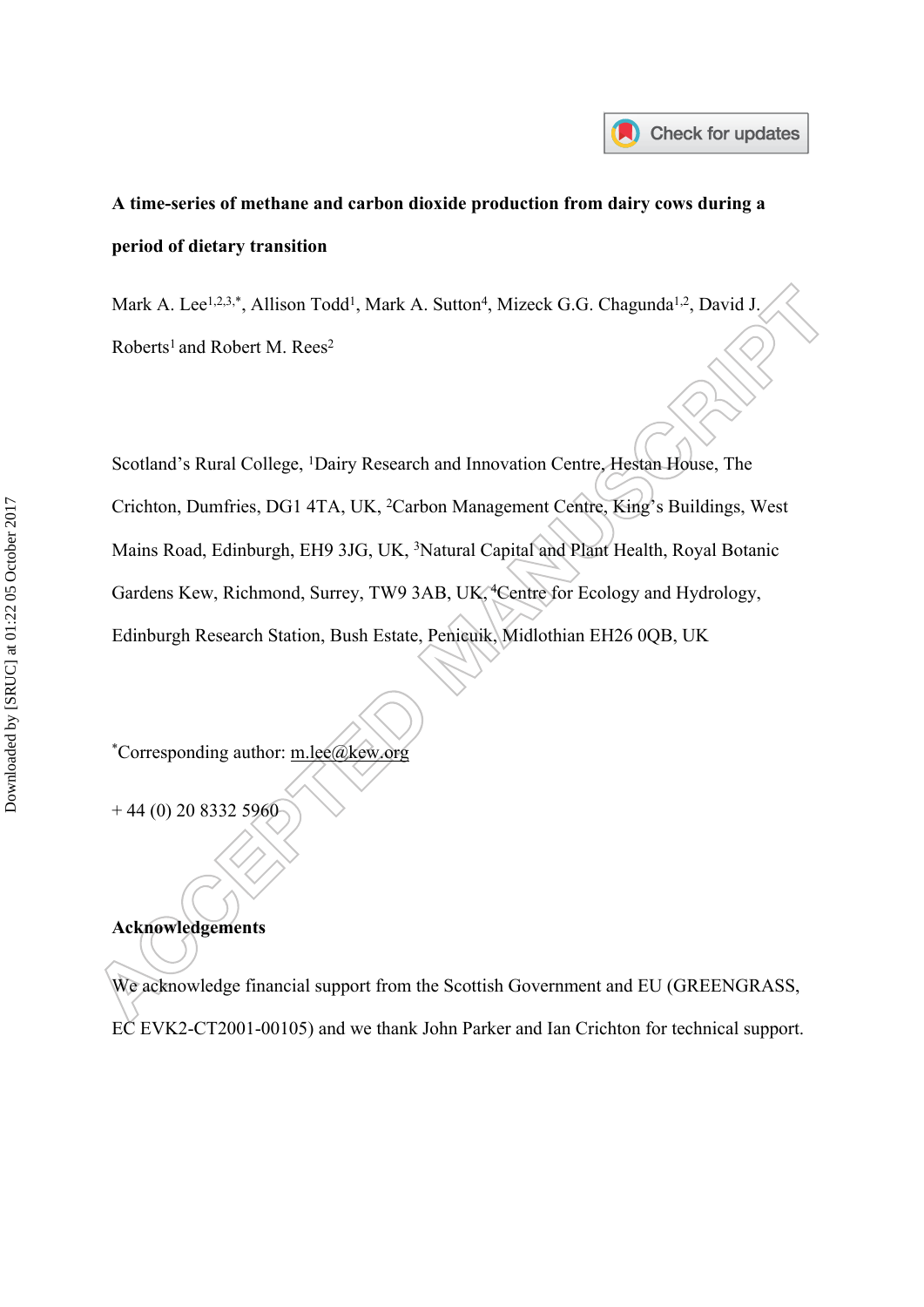#### **Abstract**

Emissions from dairy farms are contributing to the increased concentrations of greenhouse gases which are linked to recent climate change. Altering diets has been proposed as a greenhouse gas mitigation strategy in dairy systems. The magnitude of mitigation and the time taken for cows to adapt to new diets has not been comprehensively quantified. Methane  $(CH<sub>4</sub>)$  and carbon dioxide  $(CO<sub>2</sub>)$  produced by dairy cows was measured for six weeks using the sulphur hexafluoride tracer technique following a change in diet; from barley straw and protein supplements to grazed grass.  $CH<sub>4</sub>$  and  $CO<sub>2</sub>$  production increased linearly as the animals adapted to their new diets, however, production did not reach an asymptote six weeks into the grazing period. This suggested that metabolic activity and greenhouse gas emissions may not have been at their maximum. There was substantial variation between individuals with high emitting cows producing four times more CH<sub>4</sub> than low producing cows. Cows which produced greater amounts of  $CH_4$  consistently also produced greater  $CO_2$ . We demonstrate that feeding regime plays an important role in determining greenhouse gas emissions and we highlight that transition periods in greenhouse gas models and future experiments must be sufficiently large to allow for adaptation.

Keywords: climate change, dairy, dry period, enteric methane, greenhouse gases, transition.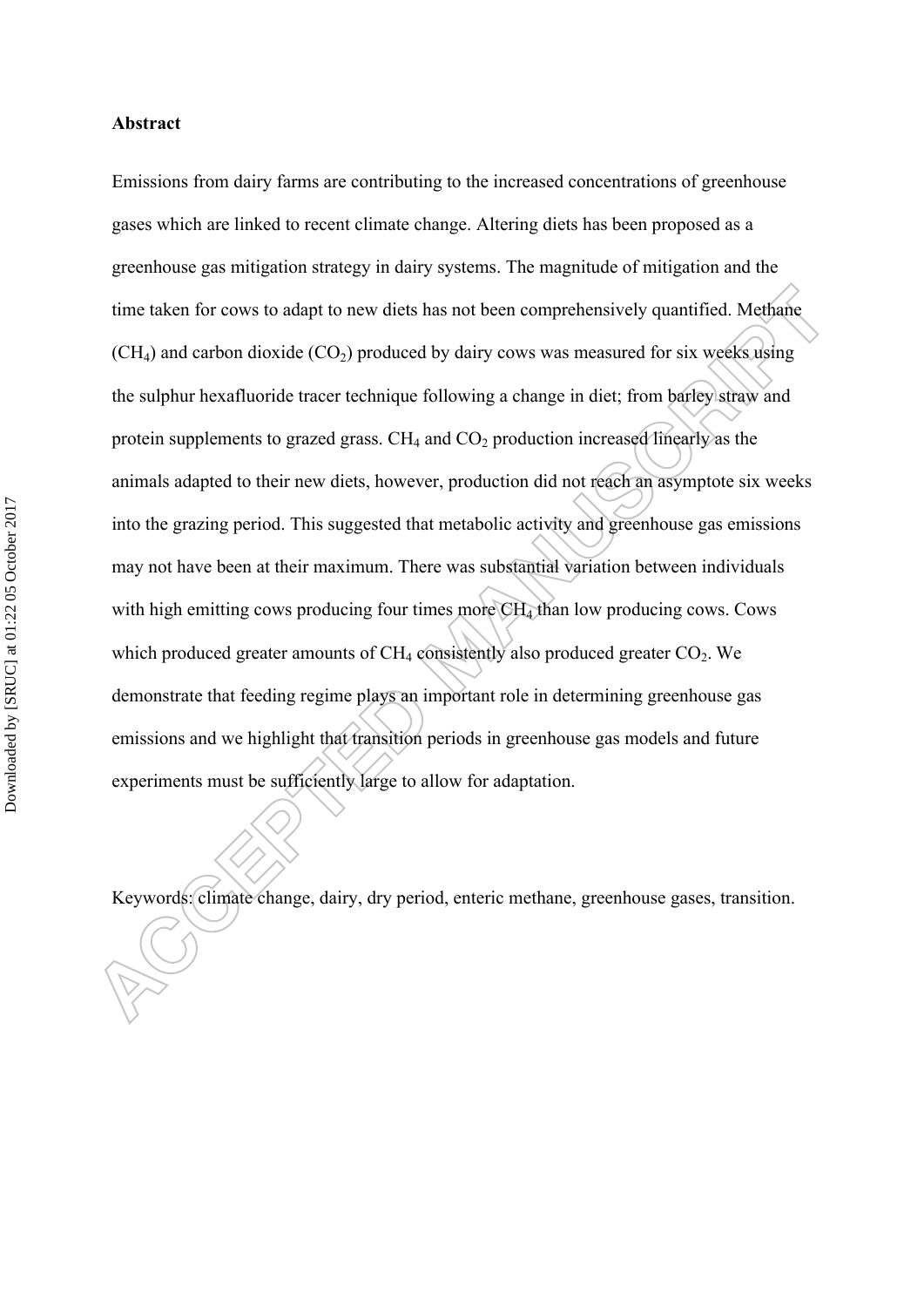#### **1. Introduction**

Atmospheric concentrations of carbon dioxide  $(CO<sub>2</sub>)$  and methane  $(CH<sub>4</sub>)$  have increased substantially over the past 150 years. Although  $CO<sub>2</sub>$  is the most influential driver of climate change ( $\sim$ 50% of total radiative forcing, RF), net CO<sub>2</sub> emissions from agriculture are small by comparison to those of  $CH_4$  (IPCC 2013). CH<sub>4</sub> is the second most influential greenhouse gas (~28% of RF) with between 21 and 25 times the global warming potential (GWP) per gram of  $CO_2$  (IPCC 2013). Livestock farming produces approximately 7.1 gigatonnes of  $CO_2$ equivalents annually (GT  $CO_2$ eq) – 15 % of anthropogenic greenhouse gas emissions (FAO, 2013). Enteric fermentation by livestock produces 2.8 GT CO<sub>2</sub>eq of CH<sub>4</sub> each year, with 77% being produced by cattle (FAO, 2013).

Dairy farming produces approximately 2 million tonnes of  $CO<sub>2</sub>$ eq worldwide each year (this value includes milk production, processing and transportation, and meat production from dairy-related culled animals) - 4% of total anthropogenic greenhouse gas emissions (FAO 2010). There is substantial variation between emissions from different regions, production systems and cow breeds. CH<sub>4</sub> produced by individual cows have been shown to range from 137 g d<sup>-1</sup> to 431 g d<sup>-1</sup> (Lassey et al 2007) with approximately 96% of CH<sub>4</sub> production being the result of the fermentation of carbohydrates by microbes in the rumen and intestine (Mcginn et al., 2006).  $CO<sub>2</sub>$  is also produced within the rumen by microbial respiration as well as by respiration by the cows themselves with one study recording  $CO<sub>2</sub>$  production per cow ranging from 9,900 g d<sup>-1</sup> to 14,680 g d<sup>-1</sup> (Kinsman et al 1995). Rates of CH<sub>4</sub> and to a lesser extent  $CO<sub>2</sub>$  production are under the control of the activity rate, population size and community composition of enteric microbes (Lettat et al 2013). Factors which can modify enteric microbial activity include the composition of feed and quantity of feed intake, the breed or genotype of the animal and environmental conditions such as location or temperature (McAllister et al 1996). However, the direction of the response in CH<sup>4</sup>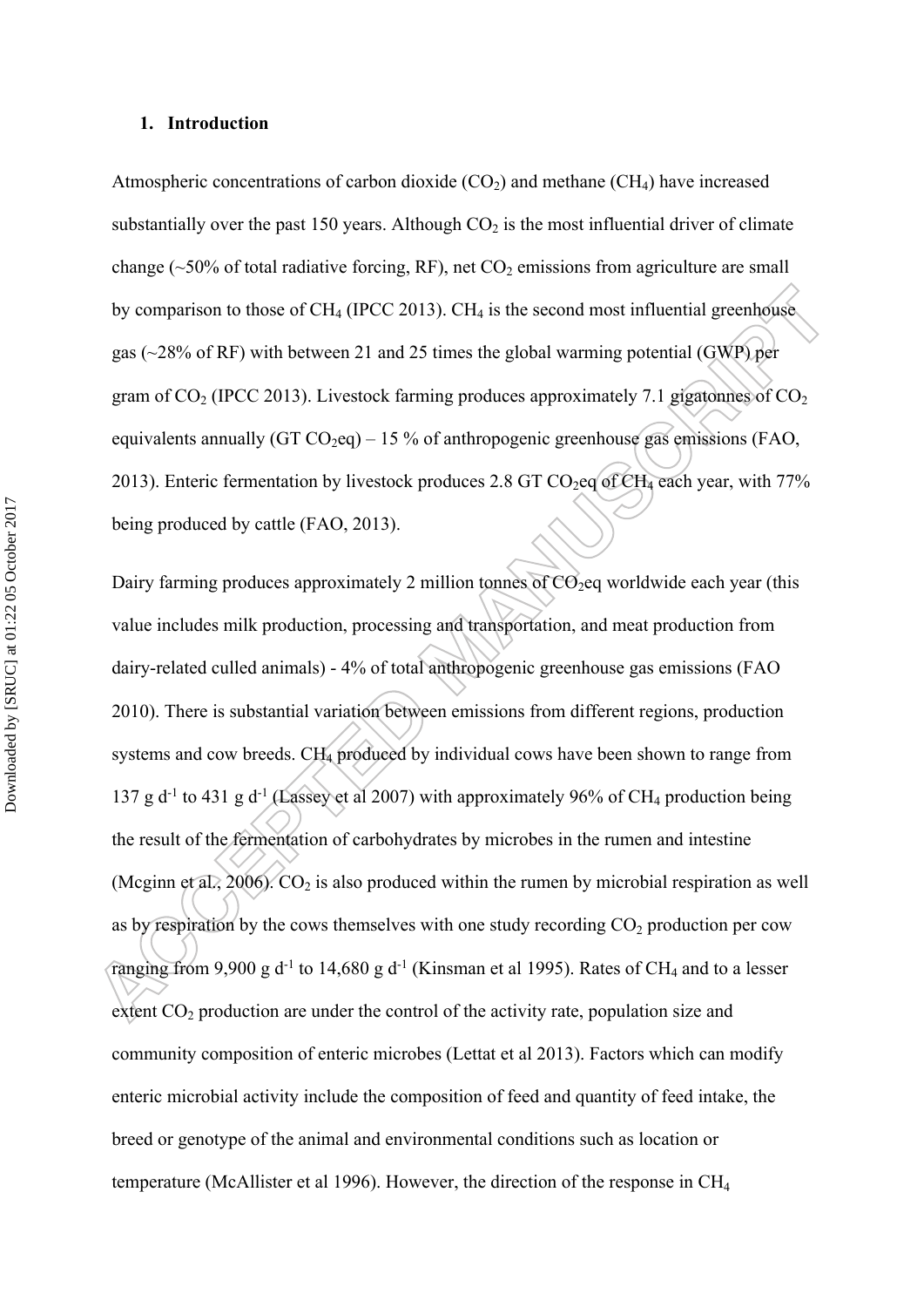production to changes in temperature have been shown to be both positive and negative (McAllister et al 1996), and is presumably context dependent.

Enteric CH4 production can be modified by cow diet directly due to a change in microbial substrate availability or indirectly via a change in rumen pH (Bath et al 2013). O'Neil et al (2011) compared groups of cows fed either a mixed ration (containing maize silage, grass silage, concentrate, barley straw and molasses) or a diet consisting solely of grass, recording increased mean CH4 production per cow from the mixed ration fed group compared with the grass-fed group – likely due to increased feed intake and microbial substrate availability. Reducing the digestibility of feed also increases  $CH_4$  production (e.g. by increasing fibre content) since the residence time of feed within the rumen is increased and the opportunity for methanogenesis by the microbial population is elevated (Brask et al 2013). Conversely, increasing the digestibility of feed (e.g. by increasing starch or glucose content) reduces CH<sup>4</sup> production since feed moves through the digestive system more rapidly and the opportunity for methanogenesis by the microbial population is reduced (Janssen 2010).

Changing cattle diets can influence the environmental footprint, productivity and profitability of livestock production systems (Lee and Roberts, 2015). The identity of the crops grown to feed livestock as well as farm management practices, such as soil tillage, can influence carbon fluxes and associated greenhouse gas emissions (Al-Kaisi and Yin, 2004). Weather conditions, soil erosion and leaching also modifies the carbon budgets of livestock farms (Comino et al 2017) and can lead to a re-distribution of carbon stocks (Nie et al 2016).

There are few studies which have measured changes to CH<sub>4</sub> produced by cows over time following a change in diet. One such study demonstrated that mean  $CH<sub>4</sub>$  increased between weeks four (314 g d<sup>-1</sup>) and ten (333 g d<sup>-1</sup>) following a change in diet (O'Neill et al 2011). However, we are not aware of any study which has investigated how the production of CH<sub>4</sub>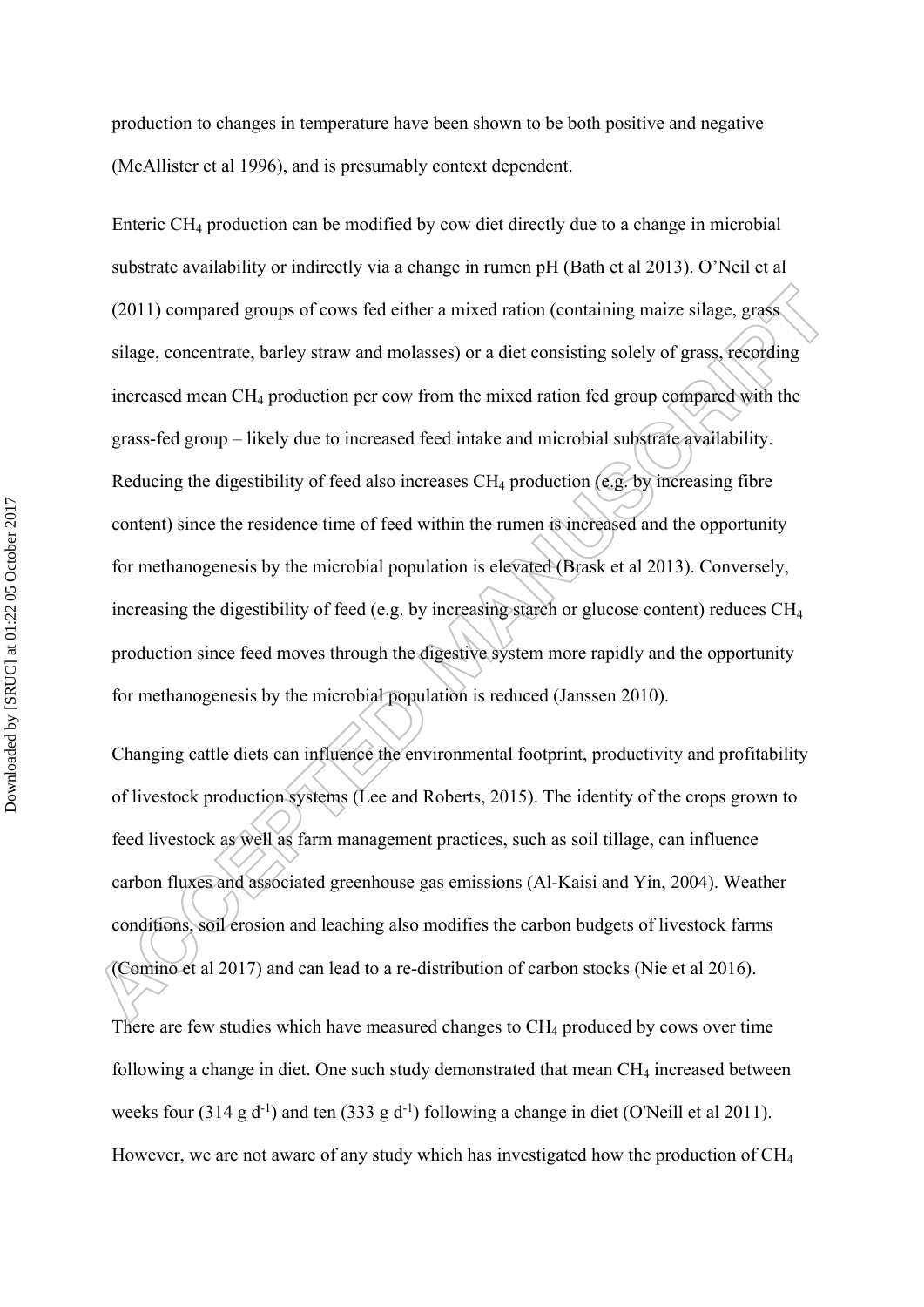varies over time whilst cows adapt to grazing conditions and none which have also measured  $CO<sub>2</sub>$ . We sought to contribute to this knowledge gap by regularly measuring  $CH<sub>4</sub>$  and  $CO<sub>2</sub>$ produced by 12 non-lactating dairy cows following a change in diet; from barley straw and protein supplements fed indoors to outdoor grazing of grass. The following hypotheses were tested: (1)  $CH_4$  and (2)  $CO_2$  production would increase over time as cows adapted to grazing; (3) Cows would produce more CH<sub>4</sub> and CO<sub>2</sub> per kg of liveweight over time and (4) CH<sub>4</sub> and  $CO<sub>2</sub>$  production would asymptote within six weeks of the change in diet.

#### **2. Materials and methods**

#### **2.1. Site and weather conditions**

The study was carried out at Scotland's Rural College (SRUC) Dairy Research Centre, Dumfries, South-West Scotland ( $3°35$  W,  $53°03$  N) during May and June. Air temperatures ranged from 4.6 °C to 19.8 °C during the seven week study period, with a mean of  $6.2 \pm 0.7$ hours of sunshine per day. Weekly mean soil temperatures (5 cm depth) increased from 12.2 °C at the start of the study to 16.3 °C at the end. Rainfall varied from 0.1 mm d<sup>-1</sup> in the driest week to 25.6 mm d<sup>-1</sup> in the wettest (Table 1). Weather data were obtained from an on-site weather station.

Table 1

### **2.2. Animals and experimental design**

The study group consisted of 12 non-lactating Holstein-Friesian dairy cattle (mean age  $5.5 \pm$ 2.8 years, mean liveweight 576 kg  $\pm$  51 kg). Two of the animals were freemartin heifers, with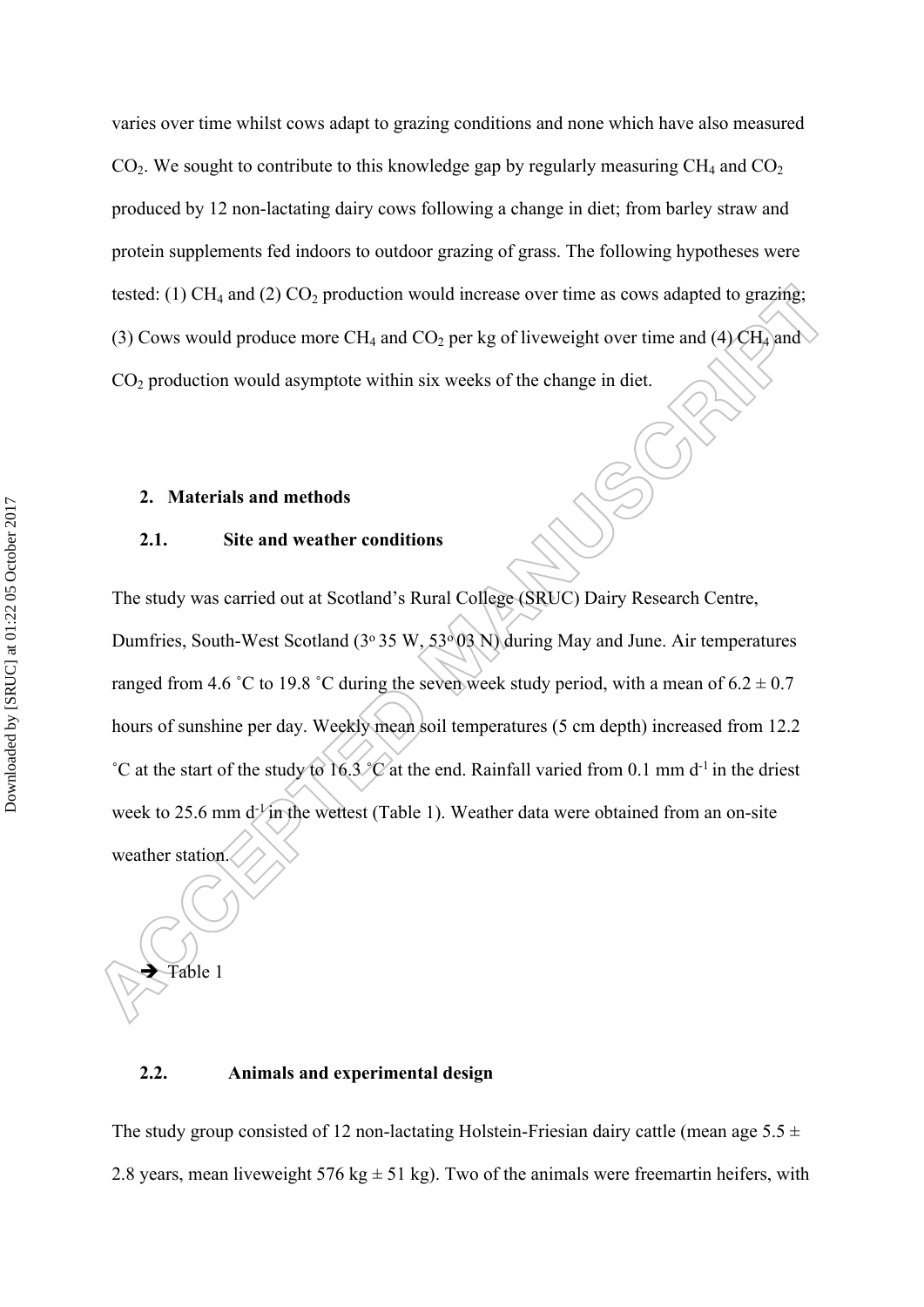the remaining ten cows maintained in the follicular phase of the reproductive cycle for the duration of the study, to minimise any changes to the animals during the experiment. This was achieved by means of Progesterone Releasing Intra-vaginal Devices (PRIDS: Ceva Animal Health Limited, UK) administered prior to commencement of the study. Cows were housed indoors over the winter and fed a diet of barley straw in preparation for taking part in the study. In the four weeks prior to commencement of the study cows were fed a diet of unrestricted barley straw and each cow also received 3 kg d<sup>-1</sup> of 18% protein concentrate. The feeding of protein supplements prior to the grazing treatment was in line with best practice for straw-fed high yielding dairy cattle.

Cows were separated into two sub-groups. This allowed a one week delay in the start date between the two sub-groups. This staggered start was incorporated in the study design as a means of reducing the impact of single-day climate effects and variation in forage quality. Cows were allocated to one of the two groups by separating the animals into matched pairs based on age and weight. Individuals were then allocated into one of the two sub-groups at random. This ensured that each sub-group was balanced for age and weight at the start of the experiment (Group 1 - mean age  $\pm$  standard error; 5  $\pm$  3 years; mean liveweight; 566  $\pm$  53 kg; Group 2 - mean age;  $6 \pm 3$  years, mean liveweight;  $586 \pm 52$  kg).

On day one of the measurement phase of the study sub-group one were turned out to pasture and allowed to graze freely for 23 hours per day without supplementary feeding for a six week period. Cows were brought inside for one hour a day. This allowed the renewal of  $SF_6$ tracer equipment and for the cows to be weighed. One week later sub-group two was also allowed to graze the pasture under the same management regime for a period of six weeks. Measurements of  $CO<sub>2</sub>$  and  $CH<sub>4</sub>$  produced by each cow and measurement of cow weight were carried out daily for the first ten days at pasture, then three days per week from weeks three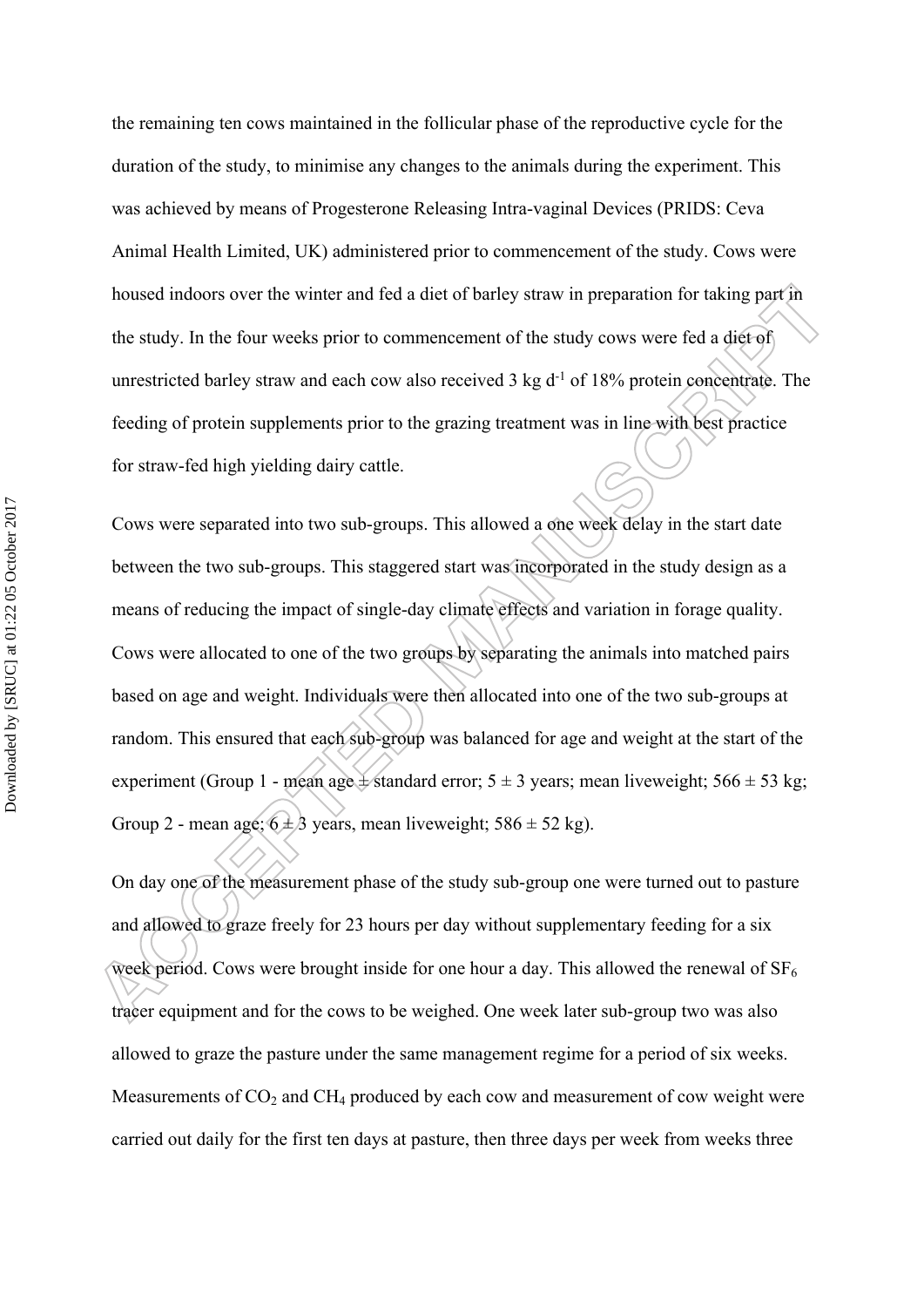to the conclusion of the study. As a result daily greenhouse gas production and liveweights for each cow was measured 22 times.

#### **2.3. Pasture composition, productivity and nutritional quality**

The grazing area was a 4 ha pasture dominated by a perennial ryegrass (*Lolium perenne*) sward (approximate cover > 95%). The pasture was sub-divided into six smaller paddocks by means of a movable electric fence. Cows were moved between fields every two days to allow for the grass to re-grow before cows returned to graze again twelve days later. This regime aimed to retain a consistent grass height across the study period and ensured that grass availability was unrestricted and did not influence feed intakes. Sward height was measured daily using a sward stick, placed randomly at 50 locations across the pasture (mean sward height throughout the study =  $10.0 \pm 0.9$  cm).

Each day five grass samples  $(\sim 25 \text{ g})$  were collected from random locations across the field and harvested to ground level. Samples were bulked on a weekly basis and analysed for nutritional quality. Nutritional quality measurements were dry matter (DM), gross energy (GE), metabolisable energy (ME), crude protein (CP), neutral detergent fibre (NDF), acid detergent fibre (ADF) and hemicellulose content (HC). DM content was assessed by weighing 5g of plant material, drying this material for 48 hours at 60 °C and comparing dry and fresh weights. CP was measured by Kjeldahl digestion using sulphuric acid and analysed by steam distillation using a Gerhardt-Vadopest system (Gerhardt Vadopest 6, Germany). NDF, ADF and HC were measured using modified neutral and acid detergent analysis following the methodology of Van Soest et al. (1991). GE and ME was measured by conventional wet chemistry, as outlined by AOAC (2002).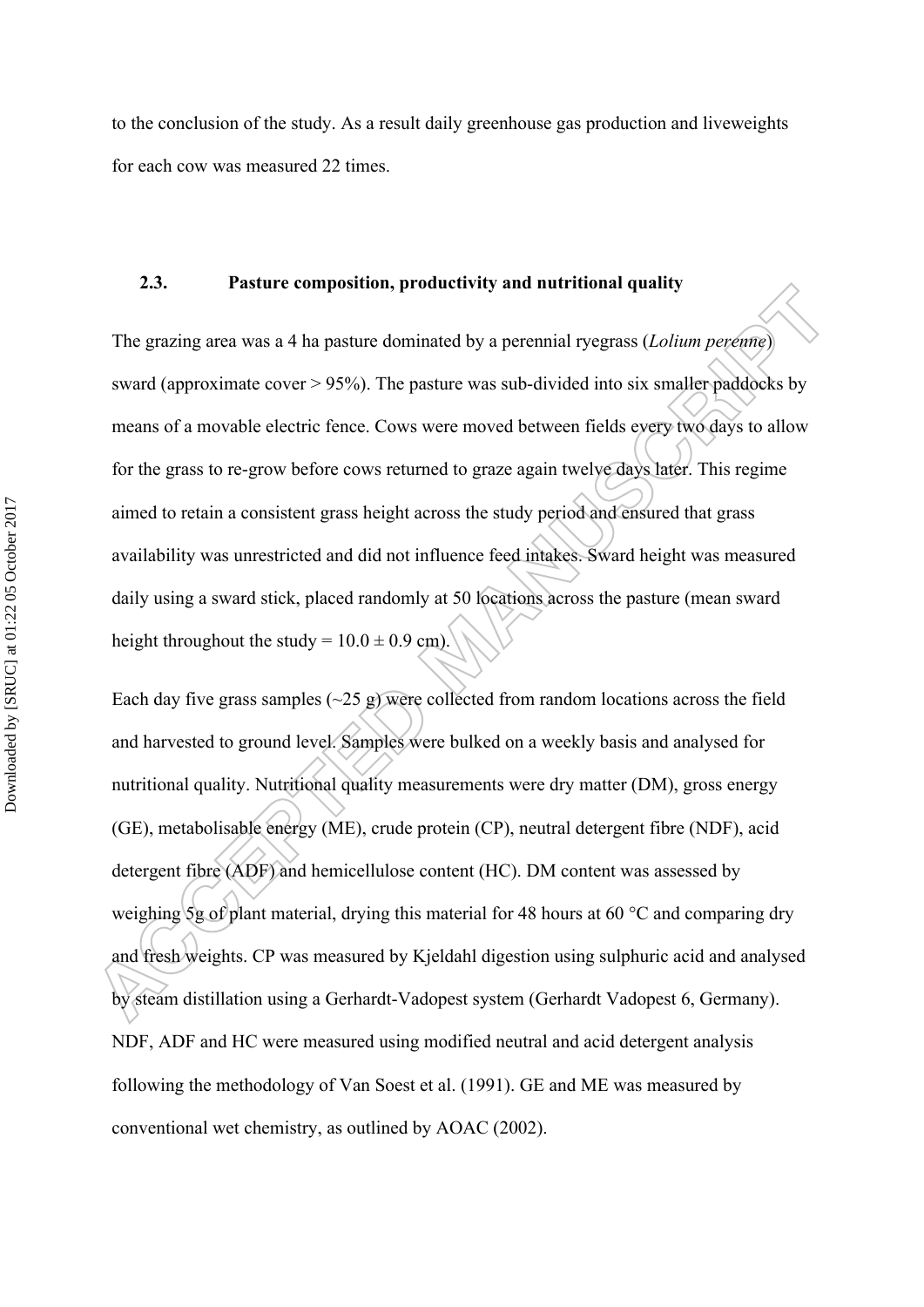#### **2.4. Methane and carbon dioxide emissions measurements**

 $CH_4$  and  $CO_2$  production was measured using the sulphur hexafluoride (SF<sub>6</sub>) tracer technique (Johnson et al., 1994). A permeation tube bolus (brass 15 mm OD, 45 mm long, 55 g) with a semi-permeable Teflon membrane (5 mm diameter) and halter containing the inert tracer gas  $SF<sub>6</sub>$  was introduced to the rumen of the study animals. Prior to deployment, the individual release rates of  $SF_6$  from 24 boluses were measured by weighing at daily intervals over a period of five weeks, during which time the tubes were held at 39  $\degree$ C in an anaerobic nitrogen environment to simulate rumen conditions (Berndt et al 2014). Changes to bolus weight was plotted against time with the 12 boluses which exhibited the strongest linear relationship (highest r<sup>2</sup> value) being selected for use in the experiment (mean loss rate =  $1.44 \pm 0.04$  mg  $SF<sub>6</sub> d<sup>-1</sup>$ . Boluses were administered to the animals three weeks prior to the measurement period to allow for acclimation and to minimise the probability of non-linear release of  $SF_6$ during the measurement period. After the experiment, all of the boluses were recovered post mortem and inspected for blockages or any other damage. There was no evidence of any blockages and no evidence of any non-linearity in  $SF_6$  release rates in the six weeks prior to the start of the experiment or during the experiment. It was therefore assumed that, once ingested by the animals, each permeation tube remained in the rumen releasing  $SF<sub>6</sub>$  gas at a constant rate according to its individual release signature.

 $CH_4$  production rates (F<sub>CH4</sub>) were estimated using equation 1 and  $CO_2$  production rates (F<sub>CO2</sub>) were estimated using equation 2 where  $F_{SF6}$  is the known release rate of  $SF_6$  from the permeation tube (g s<sup>-1</sup>) and where  $C_{SF6}$ ,  $C_{CH4}$  and  $C_{CO2}$  are the concentrations (g m<sup>-3</sup>) of the three gases in the exhaled air.

 $F<sub>CH4</sub> = F<sub>SFG</sub> C<sub>CH4</sub>/C<sub>SFG</sub> (1)$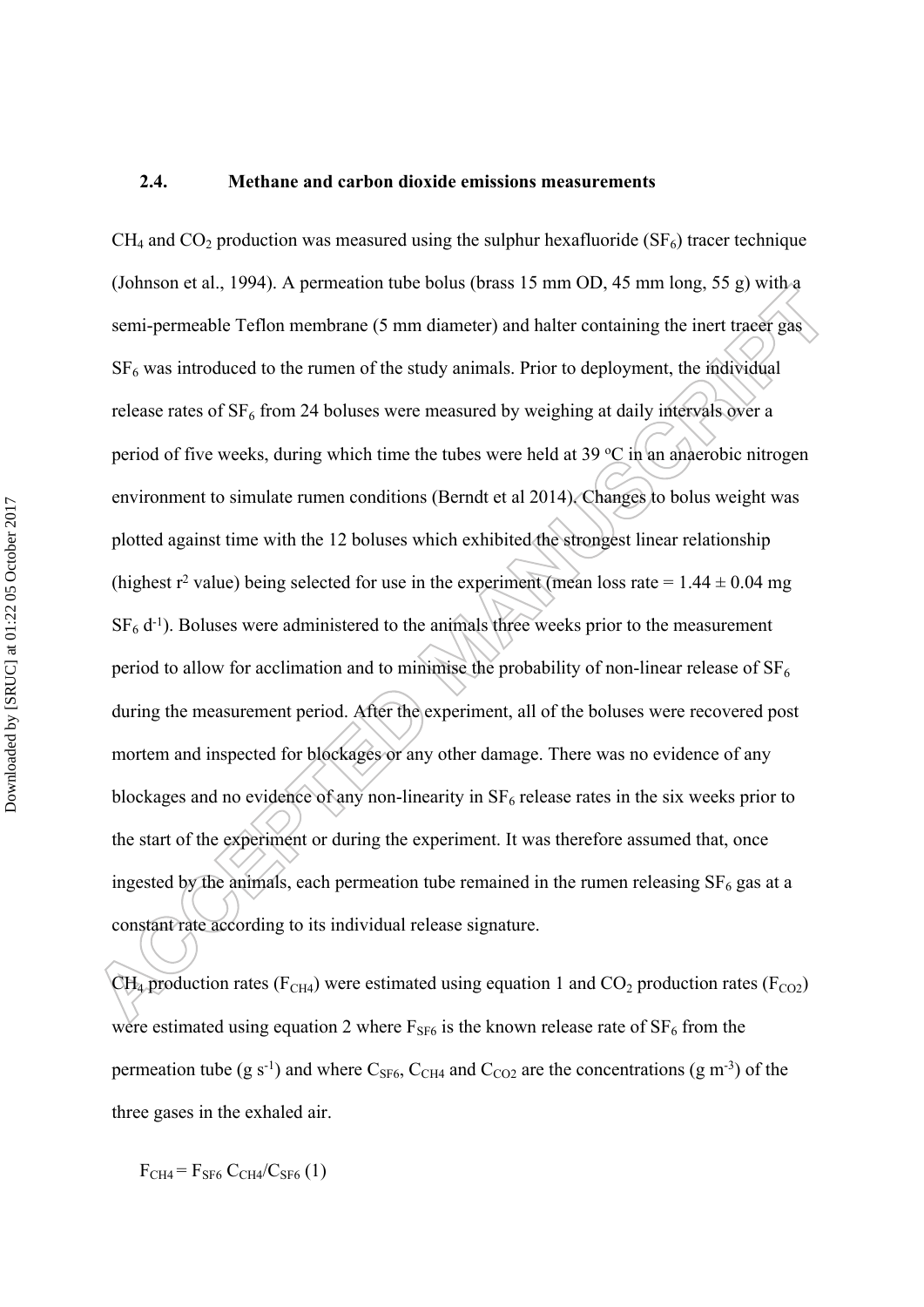# $F_{CO2} = F_{SFG} C_{CO2}/C_{SFG} (2)$

Exhaled air from the animal was sampled from the area around the nostrils using flexible tubing held in place by a halter and connected via a metal capillary tube to a closed v-shaped PVC canister secured behind the cows head. The canisters were evacuated using a vacuum pump prior to use and the shut off valves were opened on attachment to the cows to commence air sampling. This arrangement allowed exhaled air to be sampled continuously for 24 hours until the valves were closed. On removal of the canisters from the animals new evacuated canisters were attached to sample the next 24 hour period. The contents of the removed canisters were diluted with nitrogen (mean dilution:  $3.59 \pm 0.05$ ), decanted into sub sampling tubes constructed from metal and glass, then transported to the laboratory for subsequent analysis using an HP5890 Series II gas chromatograph (detection limits:  $SF_6$  < 0.005 ml l<sup>-1</sup>, CO<sub>2</sub> < 0.199 ml l<sup>-1</sup> and CH<sub>4</sub> < 0.00126 ml l<sup>-1</sup>) using an electron capture detector for  $SF_6$  and a flame ionisation detector for  $CH_4$  and  $CO_2$ . Dilution factors were recorded for each sample and measured  $CO<sub>2</sub>$ , CH<sub>4</sub> and SF<sub>6</sub> concentrations adjusted accordingly.

# **2.5. Statistical analysis**

Relationships between daily CH<sub>4</sub> and CO<sub>2</sub> production (g  $d^{-1}$ ) and experimental duration as well as relationships between  $CH_4$  and  $CO_2$  production per gram of cow liveweight (g d<sup>-1</sup> kg-<sup>1</sup>, CH<sub>4</sub> $\angle$ LWt and CO<sub>2</sub> / LWt) and experimental duration were identified for the group using maximum-likelihood linear mixed effects models (LME, Pinheiro and Bates 2000). The relationship between  $CH_4$  and  $CO_2$  production was also tested using LME. In all models, each cow was treated as a random effect with duration treated as a fixed effect. This random effect structure allowed us to account for our time series, where several measurements of  $CH<sub>4</sub>$  and  $CO<sub>2</sub>$  emissions were taken from an individual animal over the course of the study. The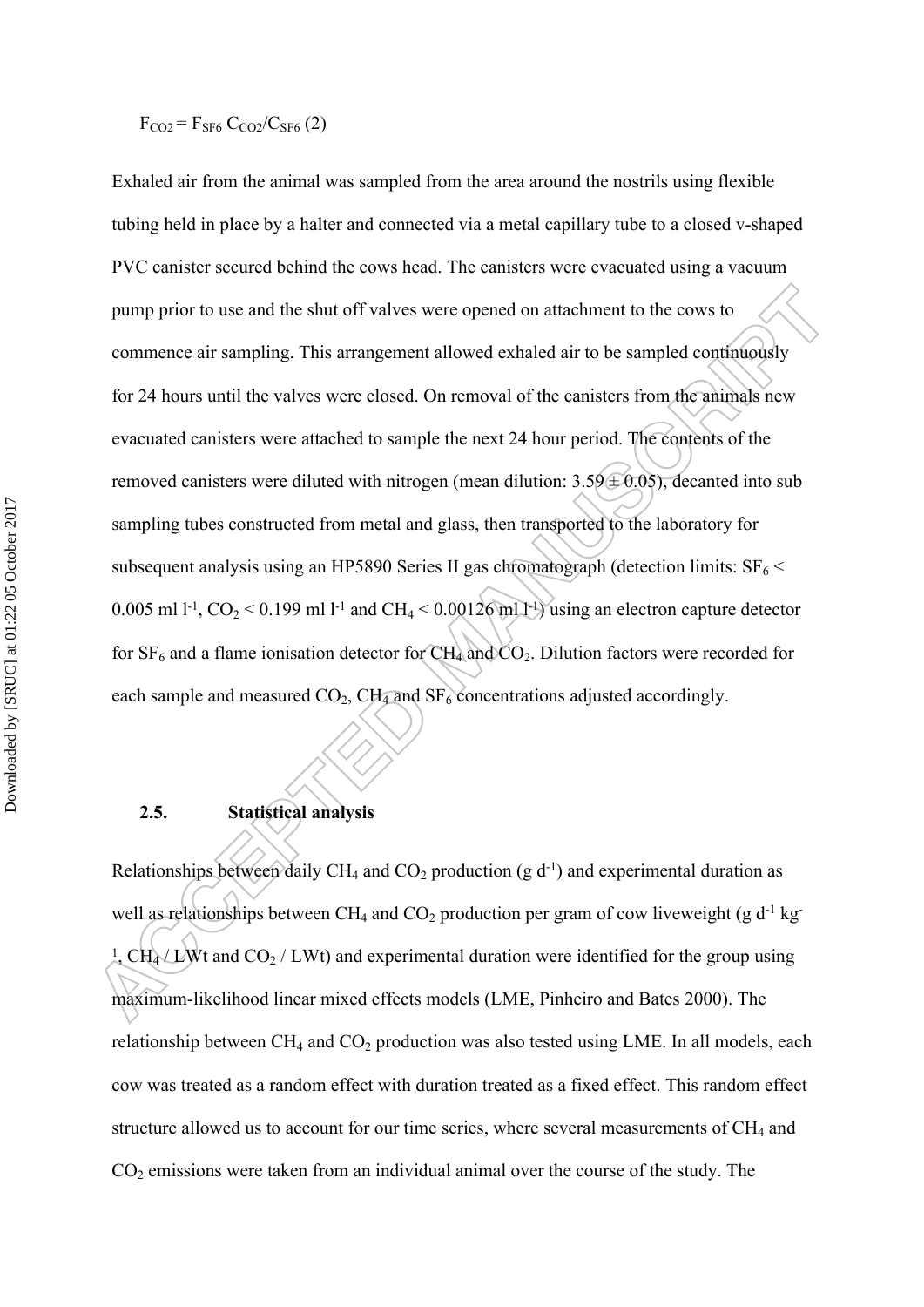optimal shapes of the relationships were identified by means of transforming our response data using logarithmic and quadratic transformations, comparing LME model outputs with those generated by untransformed data using AIC (Akaike's Information Criterion). AIC represents an alternative for calculating measurements of the explained deviance to the more conventional r<sup>2</sup> values which cannot be calculated with LME models. In all cases the linear relationship had the lowest AIC value and was selected (Crawley 2007). The equations of fitted lines from these analyses represent both the mean rate of increase in a stated parameter over time (gradient) and the mean absolute value of the stated parameter on day one following the change in diet (intercept).

Relationships between  $CH_4$  and  $CO_2$  production and experimental duration, and  $CH_4$  and  $CO_2$ production per gram of liveweight and experimental duration were tested for each individual cow using linear regression (LR). Relationships between  $CH_4$  and  $CO_2$  production and cow weights were also tested using LR for each day since the change in ration. LR was used in these instances since these data were not nested – identifying relationships between  $CH_4$  and  $CO<sub>2</sub>$  production and duration for each cow and between  $CH<sub>4</sub>$  and  $CO<sub>2</sub>$  production and liveweight on each day, respectively. Relationships between grass sward quality (DM, GE, ME, CP, NDF,  $ADF$ ,  $HD$ ) and  $CH_4$  and  $CO_2$  were also tested using LR using mean weekly values for sward quality and gas production. Due to the staggered design of the experiment, separate analyses were computed for  $CH_4$  and  $CO_2$  production for sub-groups one and two against their respective grass sward quality measurements. The optimal shapes of the relationships were identified by means of transforming response data using logarithmic and quadratic transformations and comparing LR model outputs with those generated by untransformed data using  $r^2$ . In all cases the linear relationship had the highest  $r^2$  value and was selected (Crawley, 2007). All analyses were computed using R v3.0.1 (R Core Team, 2013).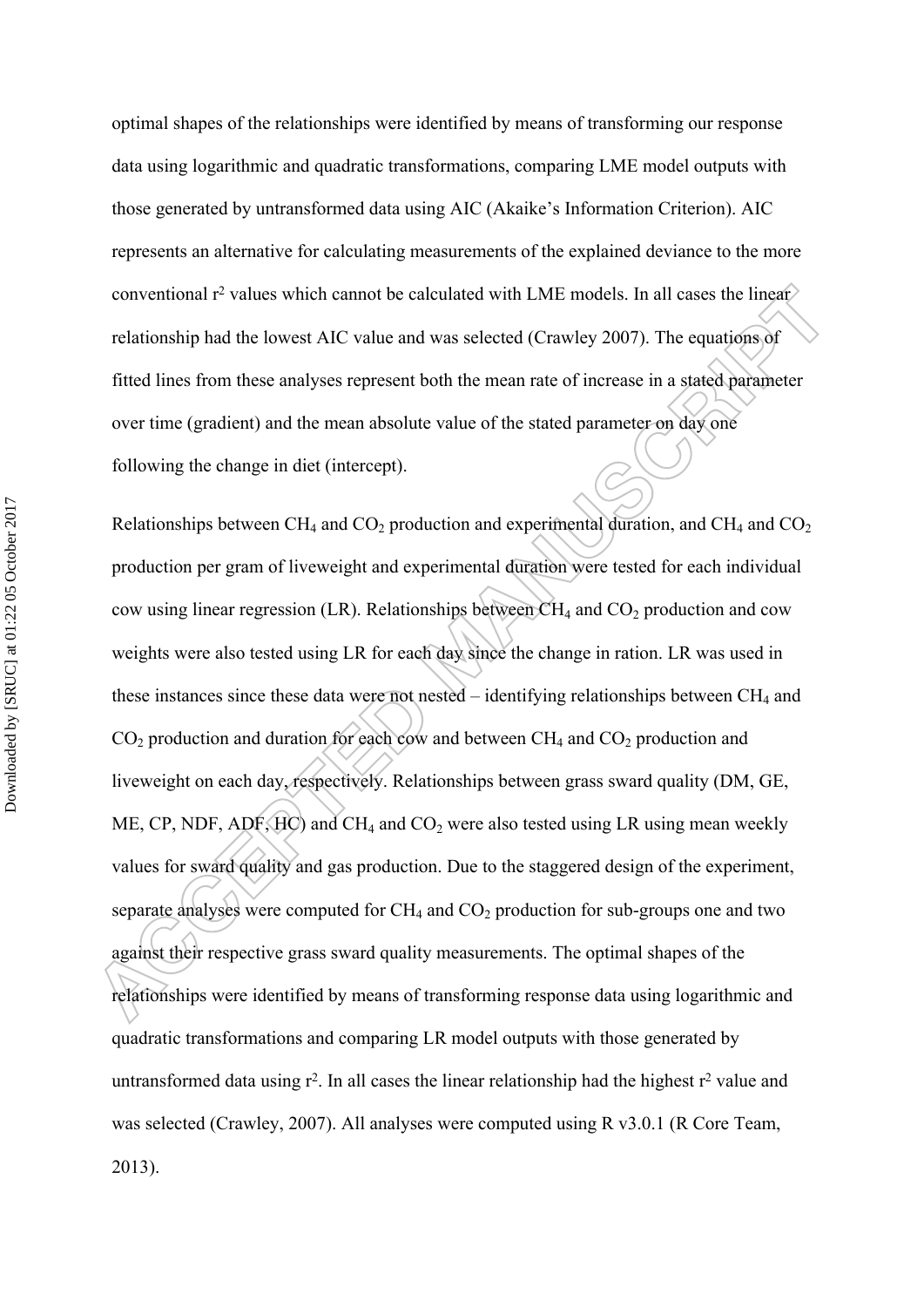#### **3. Results**

#### **3.1. Group greenhouse gas emissions**

Total group production of both  $CO_2$  (t = 4.0, P < 0.001) and CH<sub>4</sub> (t = 7.4, P < 0.001) increased linearly over the experimental period and following the change in diet (Figure 1). Mean production of CO<sub>2</sub> per cow increased from 11,429 g d<sup>-1</sup> on day one to 16,825 g d<sup>-1</sup> on day 38 (LME:  $CO_2 = 142d + 11,429, P < 0.001$ ). This represented a mean increase in  $CO_2$ production of 142 g  $d^{-1}$  or a rise of 47% over the 38 day experimental period.

Mean production of CH<sub>4</sub> per individual cow was lower than  $CO<sub>2</sub>$  throughout the study, increasing from 272 g d<sup>-1</sup> on day one to 386 g d<sup>-1</sup> on day 38 (LME: CH<sub>4</sub> = 3d + 272, P < 0.001). Mean production of CH<sub>4</sub> per cow also increased at a slower rate than  $CO_2$ ; increasing by 3 g d<sup>-1</sup> or 42% over the 38 day experimental period.

 $\rightarrow$  Figure 1

There was a positive linear relationship between  $CO<sub>2</sub>$  production and  $CH<sub>4</sub>$  production over the experiment (t = 32.5, P < 0.001, Figure 2). Cows which produced large amounts of  $CO<sub>2</sub>$ also produced large amounts of  $CH_4$  and days which produced large amounts of  $CO<sub>2</sub>$  also large amounts of CH<sub>4</sub>, with a 1g increase in CH<sub>4</sub> associated with a 44 g increase in  $CO<sub>2</sub>$ (LME:  $CO_2 = 44 * CH_4$ ,  $P < 0.001$ ).

 $\rightarrow$  Figure 2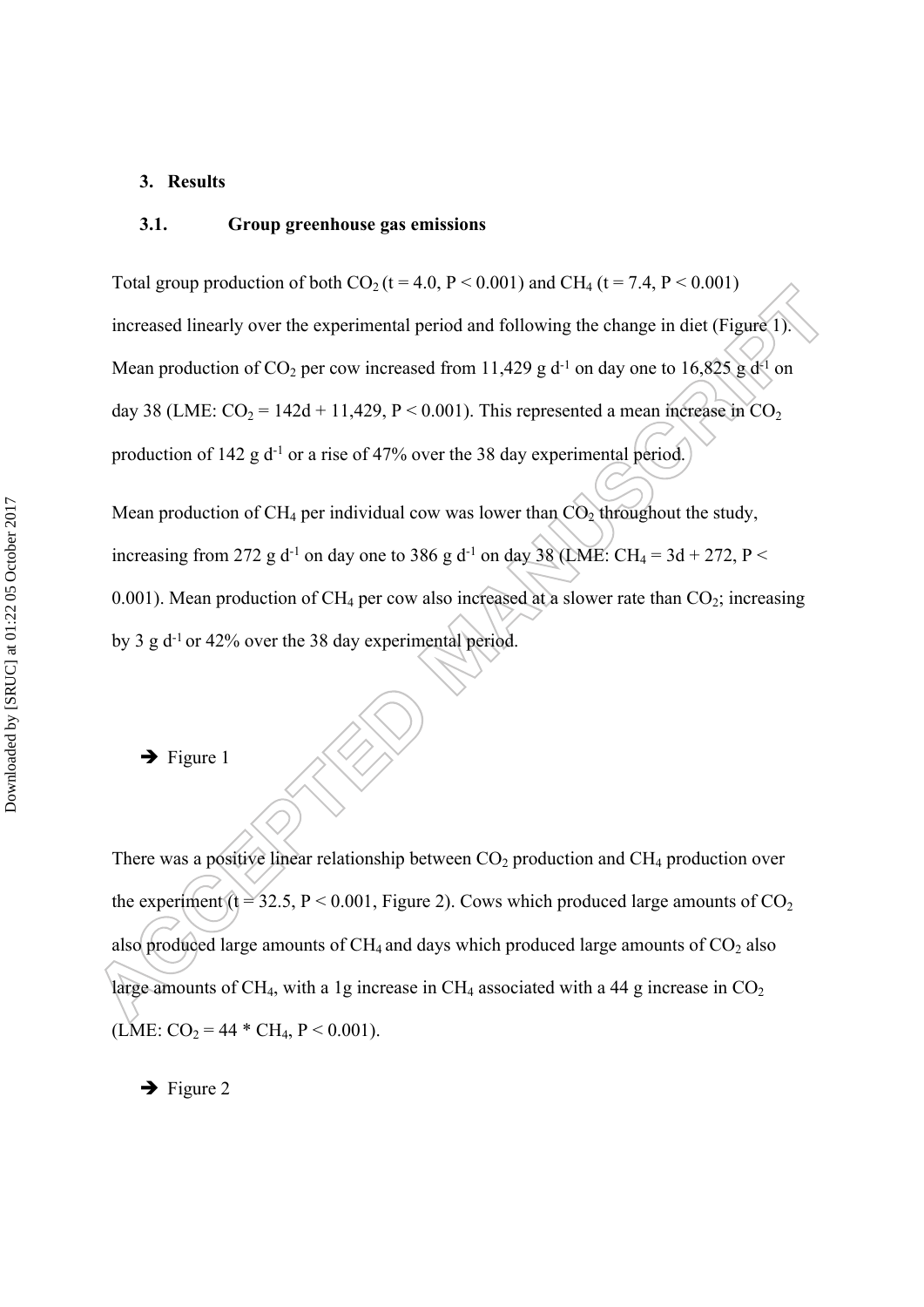#### **3.2. Forage nutritive quality**

Forage nutritive quality metrics generally increased by the end of the study, with DM  $(+19%)$ , GE  $(+3%)$ , ME  $(+12%)$ , CP  $(+20%)$  and ADF  $(+18%)$  all increasing between days 1 and 38 (Table 2). However, NDF (-3%) and HC (-24%) declined over the same period. None of these metrics increased or decreased consistently over the study period. Across all of the metrics for forage quality the number of weeks in which the metric increased compared with the previous week and the number of weeks in which the metric declined was approximately equal (range  $= 2 - 4$  weeks increasing and range  $= 2 - 4$  weeks decreasing).

 $\rightarrow$  Table 2

j

Weekly mean CH<sub>4</sub> production was not related to any of the forage quality metrics for the first sub-group of cows, which commenced the experiment in week one ( $t = -0.1 - 1.5$ ,  $P = 0.2 - 1.5$ 0.9). However, weekly mean CH4 produced by sub-group two, which commenced the experiment in week two, were negatively correlated with weekly mean NDF content ( $t = -2.8$ ,  $P < 0.05$ ,  $r^2 = 0.6$ ). All other forage quality metrics were not related to CH<sub>4</sub> over the experimental period for this sub-group ( $t = -1.75 - 1.71$ ,  $P = 0.15 - 0.73$ ). In addition, none of the forage quality metrics were related to mean weekly  $CO<sub>2</sub>$  production over the experimental period for sub-groups one (t = -0.7 – 1.4, P = 0.1 – 0.7) or two (t = -1.5 – 1.4, P = 0.2 – 0.9).

### **3.3. Cow liveweights**

Mean cow weight within the group increased from  $576 \pm 13$  kg (mean  $\pm$  standard error) on the first day to  $583 \pm 17$  kg on day 38, representing a 1% increase. These increases were idiosyncratic and on a weekly basis mean group weight declined by 0.5% between weeks one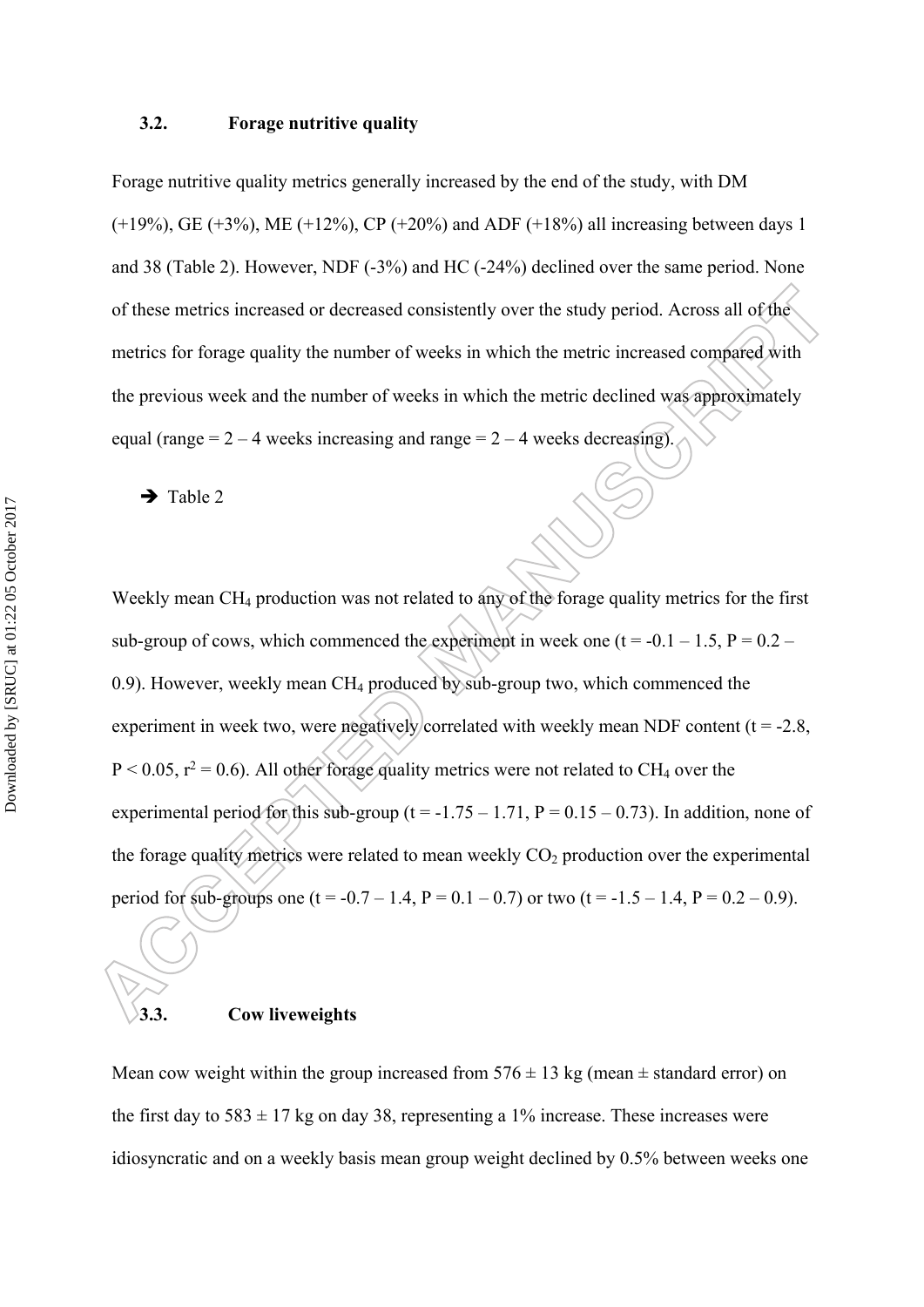and two, increased by 1% between weeks two and three, decreased by 2.4% between weeks three and four and then increased by 2.5% and 3.2% between weeks four and five, and between weeks five and six, respectively.

There were no relationships between cow weight and  $CH_4$  or cow weight and  $CO_2$  production on any of the first 23 and 17 days of the study, respectively (Table 3). On day 31, CH<sup>4</sup> increased linearly with cow weight, with each 1 kg increase in cow weight representing a 1.6 g d<sup>-1</sup> increase in CH<sub>4</sub> emissions (t = 3.8, P < 0.001). CO<sub>2</sub> also increased linearly with cow weight but only on days 22, 23 and 31. On these three days, each 1 kg increase in cow weight represented a 62 g d<sup>-1</sup> (t = 2.5, P < 0.05), 70 g d<sup>-1</sup> (t = 2.3, P < 0.05) and 62 g d<sup>-1</sup> (t = 3.0, P < 0.05) increase in  $CO<sub>2</sub>$  production, respectively.

#### $\rightarrow$  Table 3

Figure 3

Over the study period, the mean amount of CH<sub>4</sub> (t =  $6.6$ , P < 0.001, Figure 3) and CO<sub>2</sub> (t = 3.6,  $P < 0.001$ ) produced per kg of cow liveweight increased linearly. In the case of CH<sub>4</sub>, the group produce a mean of 0.5 g d<sup>-1</sup> kg<sup>-1</sup> on day one rising by 0.005 g kg<sup>-1</sup> each day. After 38 days, the group was therefore producing mean CH<sub>4</sub> of 0.7 g d<sup>-1</sup> kg<sup>-1</sup>. In terms of CO<sub>2</sub>, the group produced a mean of 20.9 g  $d^{-1}$  kg<sup>-1</sup> rising more steeply on a daily basis, by 0.25 g  $d^{-1}$ kg<sup>-1</sup>. The group was therefore producing mean  $CO_2$  of 30.1 g d<sup>-1</sup> kg<sup>-1</sup> by day 38.

## **3.4. Individual cow greenhouse gas emissions**

Eight of the twelve cows showed a linear relationship between experimental duration and CH<sub>4</sub> production (t = 2.3 – 6.2, P = <0.001 – 0.04, Table 4). Two of these eight cows were the freemartin heifers. Variation between cows which produced low  $CH<sub>4</sub>$  and those which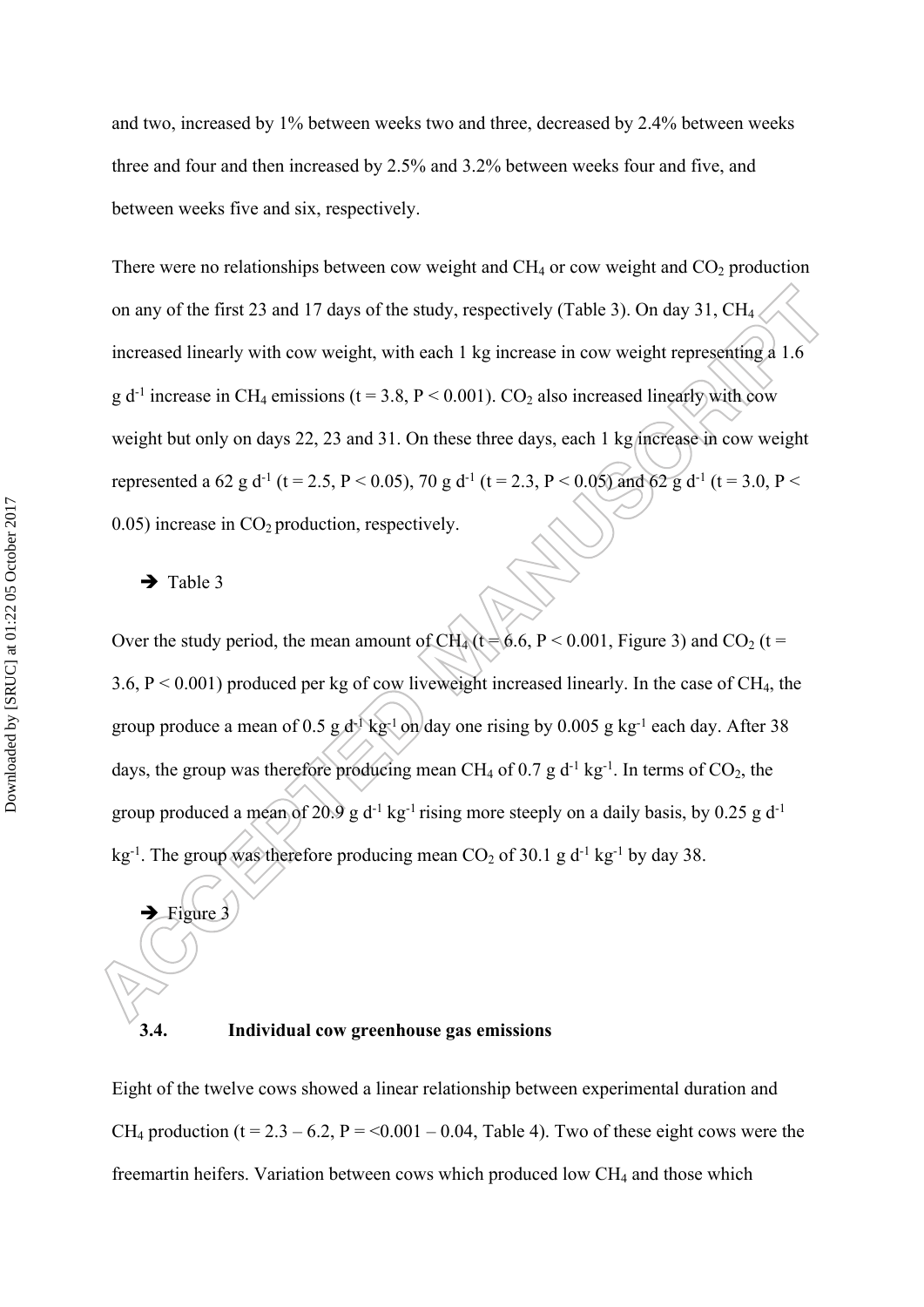produced high  $CH_4$  was substantial, by approximately four fold in terms of  $CH_4$  on day one and by approximately four fold in terms of the rates of increase in CH<sub>4</sub> over the experimental period. For example, production of  $CH_4$  on day one ranged from 116 g  $d^{-1}$  for cow eight to  $510g d<sup>-1</sup>$  for cow nine, with the rates of increase in CH<sub>4</sub> over the 38 day experimental period ranging from  $1.3g$  d<sup>-1</sup> for cow eight to  $5.3g$  d<sup>-1</sup> for cow seven.

Rates of CH<sub>4</sub> production per kg of liveweight also increased linearly for the same eight cows  $(t = 2.2 - 6.1,$  all  $P = 0.001 - 0.04$ , Table 4) alongside absolute CH<sub>4</sub> increases. However, the rates of increase in CH<sub>4</sub> production per kg liveweight increased more slowly over time and with a reduced range compared with absolute  $CH_4$  production – ranging from 0.003 and 0.008 or by a factor of approximately 2.7.

 $CO<sub>2</sub>$  production was also linearly related to experimental duration for the same eight cows (t  $= 2.6 - 8.9$ , all P <0.001). The ranges of emissions on day one were greater for CO<sub>2</sub> than for CH4, ranging from 4,611g for cow two to 20,971g for cow six or by a factor of approximately five. Rates of increases in  $CO<sub>2</sub>$  production over the experimental period were also moderately greater for  $CO_2$  than CH<sub>4</sub>, ranging from an increase of 89g d<sup>-1</sup> for cow eight to an increase of 367 g d-1 for cow one. This represented an approximately four-fold difference.

 $\rightarrow$  Table 4

The rank order from highest to lowest producing cow was relatively consistent over the 38 days with the standard deviation of the rank order for individual cows, representing each cows mean distance from their mean rank, ranging from 0.6 to 3.0 and from 1.3 to 2.4 for daily  $CH_4$  and  $CO_2$  emissions, respectively (Table 5).

 $\rightarrow$  Table 5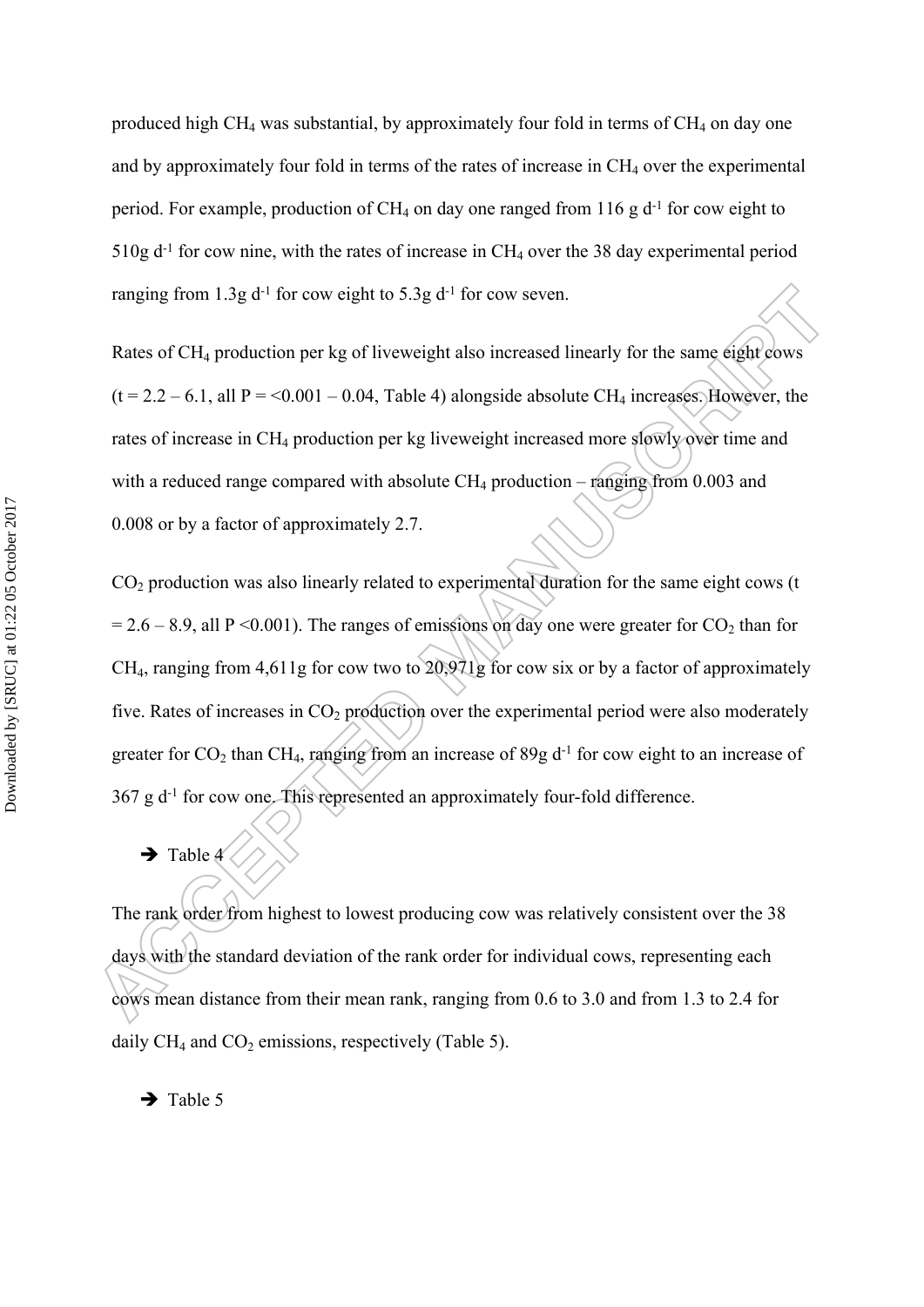#### **4. Discussion**

Production of  $CH_4$  and  $CO_2$  from both groups of cows increased over time following the shift in their diets; from straw to grazed grass. This increase was likely to have been driven by changes in feed chemical composition and increased feed intakes by the animals, as has been reported in studies elsewhere (e.g. McAllister et al 1996; O'Neill et al 2011). This finding is supported by comparison of the nutritive quality of barley and grass, with the DM content of grass around 4 times lower than that of barley straw indicating that a greater volume of grass would have been required by the cows to satisfy their nutritional demands. Since the cows were retained in the follicular phase and were not pregnant or lactating, the results obtained were unlikely to have resulted from the lifecycle of the animals during the experiment.

Elevated CH<sub>4</sub> and CO<sub>2</sub> production over the experimental period may have been partially driven by weight gains of the animals thus increasing their capacity for forage intake and metabolic activity. However, on the majority of sampling occasions there was no relationship between cow liveweights and the quantity of  $CH_4$  or  $CO_2$  that was produced. Those occasions where significant relationships were obtained may have been statistical artefacts, since the error associated with weighing the animals was large. Although cow liveweights increased between week one and week six, these gains were idiosyncratic. Despite these small liveweight gains  $(\sim 1\%)$ , CH<sub>4</sub> and CO<sub>2</sub> production increased rapidly and the cows became more efficient producers of  $CH_4$  and  $CO_2$  per kg of liveweight. This suggests that weight gains were not key determinants of changes to the magnitude of  $CH_4$  and  $CO_2$  production and also highlights that cow weights were not good predictors of total  $CH_4$  and  $CO_2$  production.

Whilst nutritional differences between the two contrasting diets are likely to have been important, shifts in grass quality following the transition to grazing are unlikely to have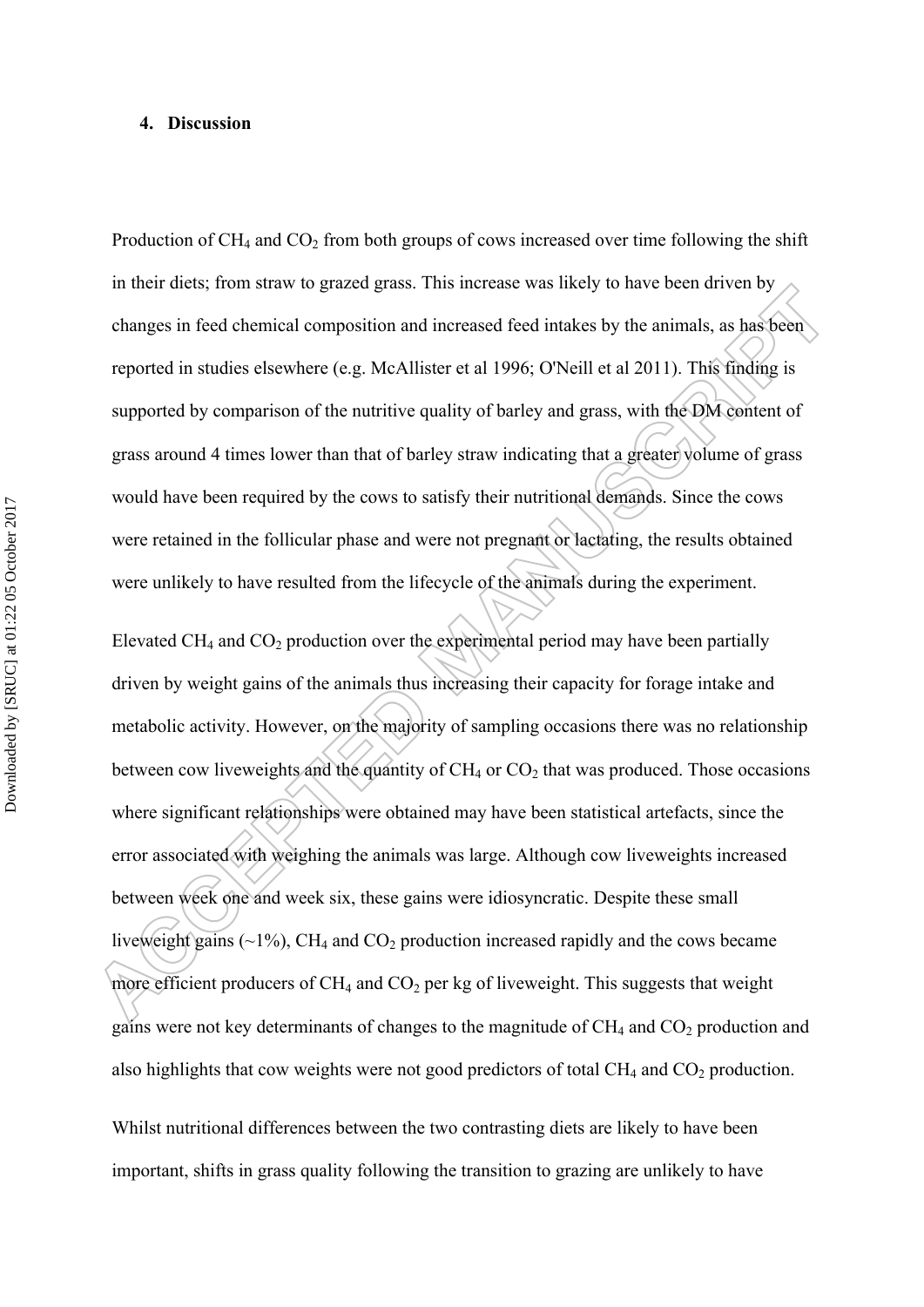played a major role in driving the linear increases in  $CH_4$  and  $CO_2$  production. An exception was a negative relationship between NDF concentrations and CH<sub>4</sub>; however, this relationship was relatively weak and only significant for the second sub-group of cows. Typically NDF is positively related to  $CH_4$  production (Lee et al 2017) and therefore this relationship is also likely to be a statistical artefact. Grass quality varied throughout the study but none of the grass quality metrics increased regularly (both increasing and decreasing on a weekly basis) alongside a more consistent and linear increase in  $CH_4$  and  $CO_2$ . Non-linear release of  $SF_6$ has been demonstrated to influence CH<sub>4</sub> measurements in studies elsewhere, particularly over longer periods (Lassay et al 2001). We tested all boluses for linear release rates over the five weeks prior to the experiment. The magnitude of change in CH<sub>4</sub> when compared with the relatively small error generated by non-linear release over the six week measurement period and careful inspection of boluses post-mortem means that it is unlikely that non-linearity of  $SF<sub>6</sub>$  release has driven the relationships presented in this study.

Mean CH<sub>4</sub> production increased per cow from 272 g d<sup>-1</sup> during week one to 386 g d<sup>-1</sup> during week six, producing quantities of  $CH<sub>4</sub>$  which were consistently greater than those produced by grass fed cows in Ireland  $(251 \text{ g d}^{-1}$ , O'Neill et al 2011), Canada (270 g d<sup>-1</sup>, McCaughey et al 1999) and New Zealand (159 g d<sup>-1</sup> – 202 g d<sup>-1</sup>, McCaughey et al 1997). By the sixth week of the study the group was producing  $CH_4$  emissions which were only moderately less than cows fed a diet of mixed ration in Ireland (397 g  $d^{-1}$ , O'Neill et al 2011) and greater than all but one group of grass and clover fed cows in New Zealand (137 - 431 g  $d^{-1}$ , Lassey 2007). It is likely that increased feed intake and subsequent changes to the availability or chemical composition of microbial substrate played an important role in driving elevated CH<sup>4</sup> production (Kebreab et al 2006). However, it has also been demonstrated that non-lactating cows lose a greater proportion of their feed intake as CH4 than lactating cows (Bell et al 2010) and this may have contributed additionally to the high values we recorded.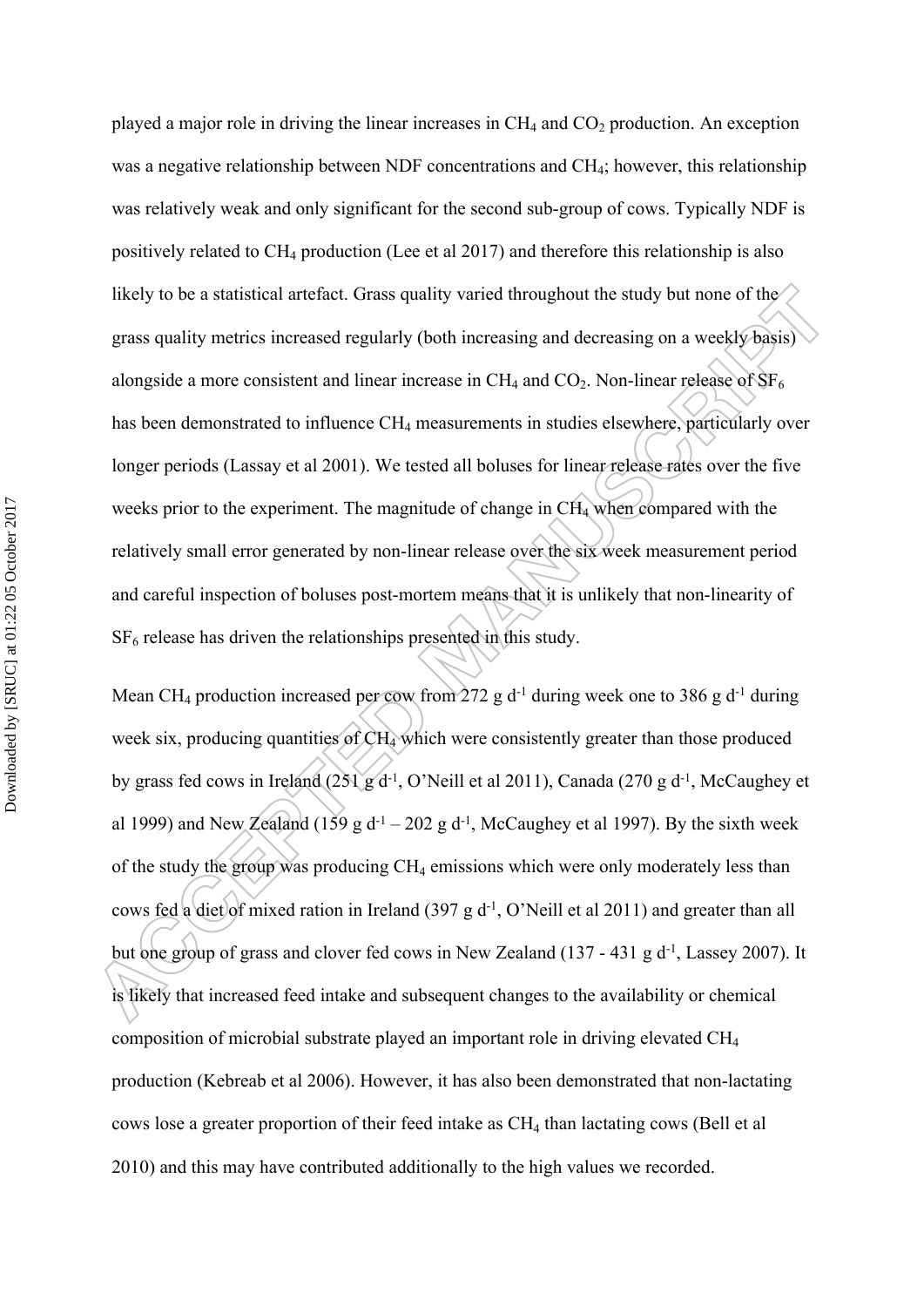Production of  $CO_2$  was 42 - 44 times greater than  $CH_4$  throughout the study and  $CO_2$  also increased more rapidly than  $CH_4$ . Our estimate of average  $CO<sub>2</sub>$  production over the six week period (14,364 g d-1) was comparable to values that were recorded using an infra-red gas analyser to measure grass-fed lactating Holstein-Friesian cows in Canada (12,055 g d-1; Kinsman et al 1995) and greater than a previous study using the  $SF<sub>6</sub>$  tracer technique in France  $(8,750 - 10,496 \text{ g d}^{-1})$ ; Pinares-Patino et al 2007) providing additional support for the use of the  $SF_6$  tracer technique to measure  $CO_2$  production. The direction and magnitude of changes to  $CO<sub>2</sub>$  production provide useful insights into metabolic changes during the experiment. The rise in  $CO_2$  production over the course of the study may be explained by increased respiration by the cows, digesting larger quantities of feed coupled with respiration by enteric microbes during rumen adaptation (McAllister et al 1996). Previous studies have shown that the  $SF_6$  tracer technique overestimates  $CO_2$  production, with the magnitude of overestimation recently estimated as 20 - 65 % (Pinares-Patino et al 2007). Despite this, considering the 21-25 times higher GWP of  $CH_4$  when compared with  $CO_2$  (IPCC, 2013), the GWP of  $CO<sub>2</sub>$  produced by the cows throughout the study was approximately double (200 – 210%) the GWP of CH<sub>4</sub> according to our measurements – greater than the maximum proposed overestimation of 65%. Although it should be noted that  $CO<sub>2</sub>$  emissions from agriculture are considered to be balanced by subsequent plant carbon uptake in greenhouse gas inventories (IPCC 2013), an increased efficiency of milk production per unit of  $CO<sub>2</sub>$  and CH4 would reduce the overall carbon footprint of dairy farming systems.

Selective breeding studies have demonstrated that  $CH_4$  production can be reduced by 19% -23% if selection is based on milk production (Chagunda et al 2009) and retaining older cows can also reduce  $CH_4$  by 3%, since more productive older cows convert feed to milk more efficiently (Bell et al 2010). Within our groups of cows there was substantial variation between individuals, with the lower producing cows producing four and five times less  $CH<sub>4</sub>$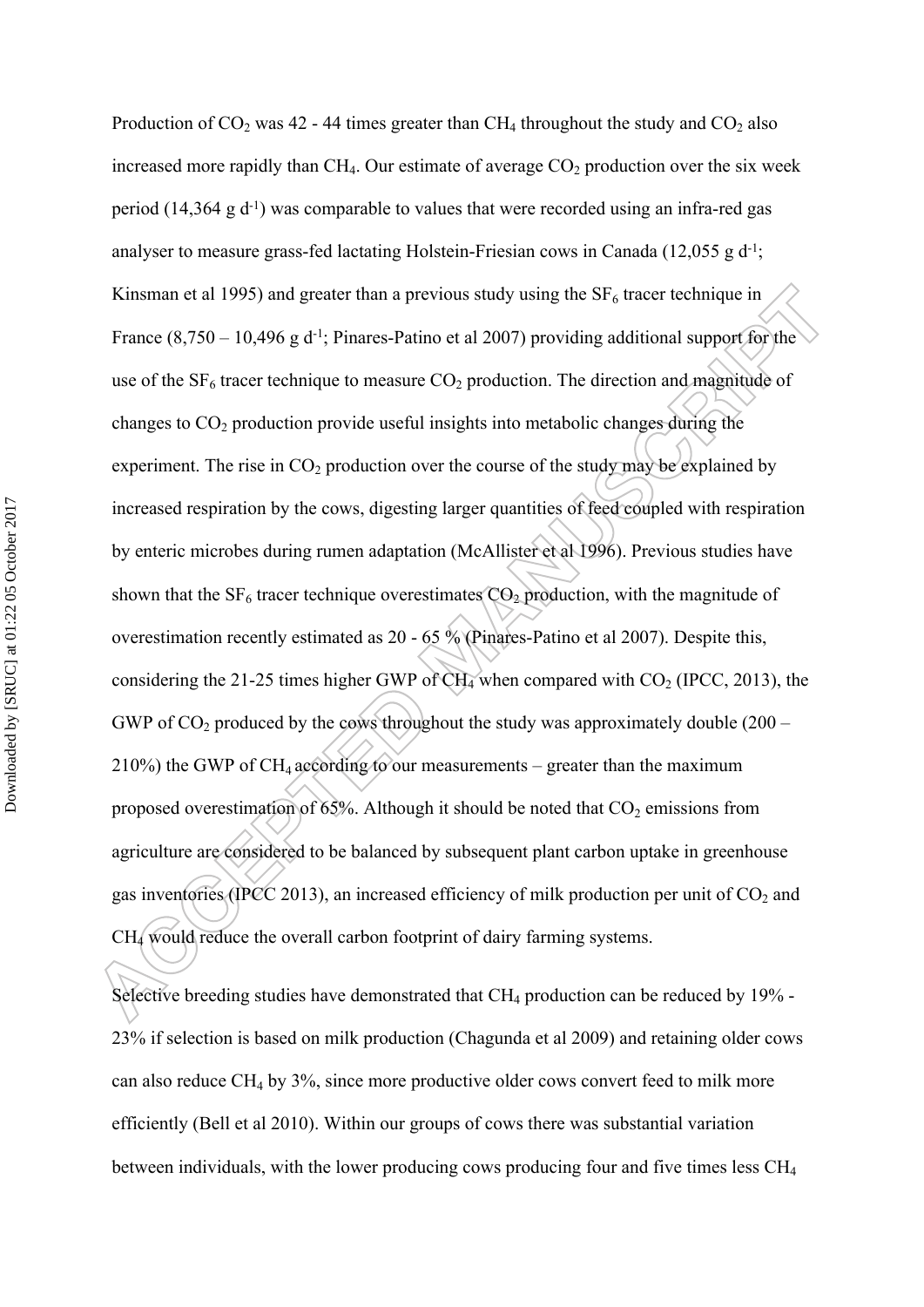and  $CO<sub>2</sub>$  than the high producing cows, respectively. The rank order of the highest to lowest individuals was consistent over the study and cows which produced high  $CH<sub>4</sub>$  also produced high CO<sub>2</sub>. Variation was not explained by cow liveweights, cow age or grass nutritional quality and is likely to be linked to enteric conditions; where the rumen is more or less favourable for methanogenic microbial population growth and activity (McAllister et al 1996). These data quantify the potential for reductions in greenhouse gas emissions if cow selection is based on minimising  $CH<sub>4</sub>$  production.

 $CH<sub>4</sub>$  and  $CO<sub>2</sub>$  production continued to increase linearly throughout the six week grazing period and did not asymptote. This indicates that the increase in feed intake by the cows and/or the increase in enteric microbial activity may not have reached saturation point. Care needs to be taken in designing future livestock studies so that they are of sufficient duration to capture the full change in greenhouse gas production as animals adapt to novel feeding systems. In the absence of measured data, CH<sub>4</sub> production is currently estimated using predictive equations based on DM intakes, nutrient intakes and the digestibility of the diet (Mills et al 2003). It has been shown that these equations can give accurate predictions of enteric CH4 production (Ulyatt et al 2002a; Ulyatt et al 2002b). However, our data suggests that these equations should also take into account changes to the chemical composition of feed and consider the magnitude and duration of change in greenhouse gas production.

# **5. Conclusions**

Two groups of non-lactating dairy cows were associated with increased  $CH_4$  and  $CO_2$ production following a change in their diet; from straw and protein supplements to grazed grass. Both  $CH_4$  and  $CO_2$  production increased more rapidly and consistently than cow weight gains and forage nutritive quality indicating that production of both gases may have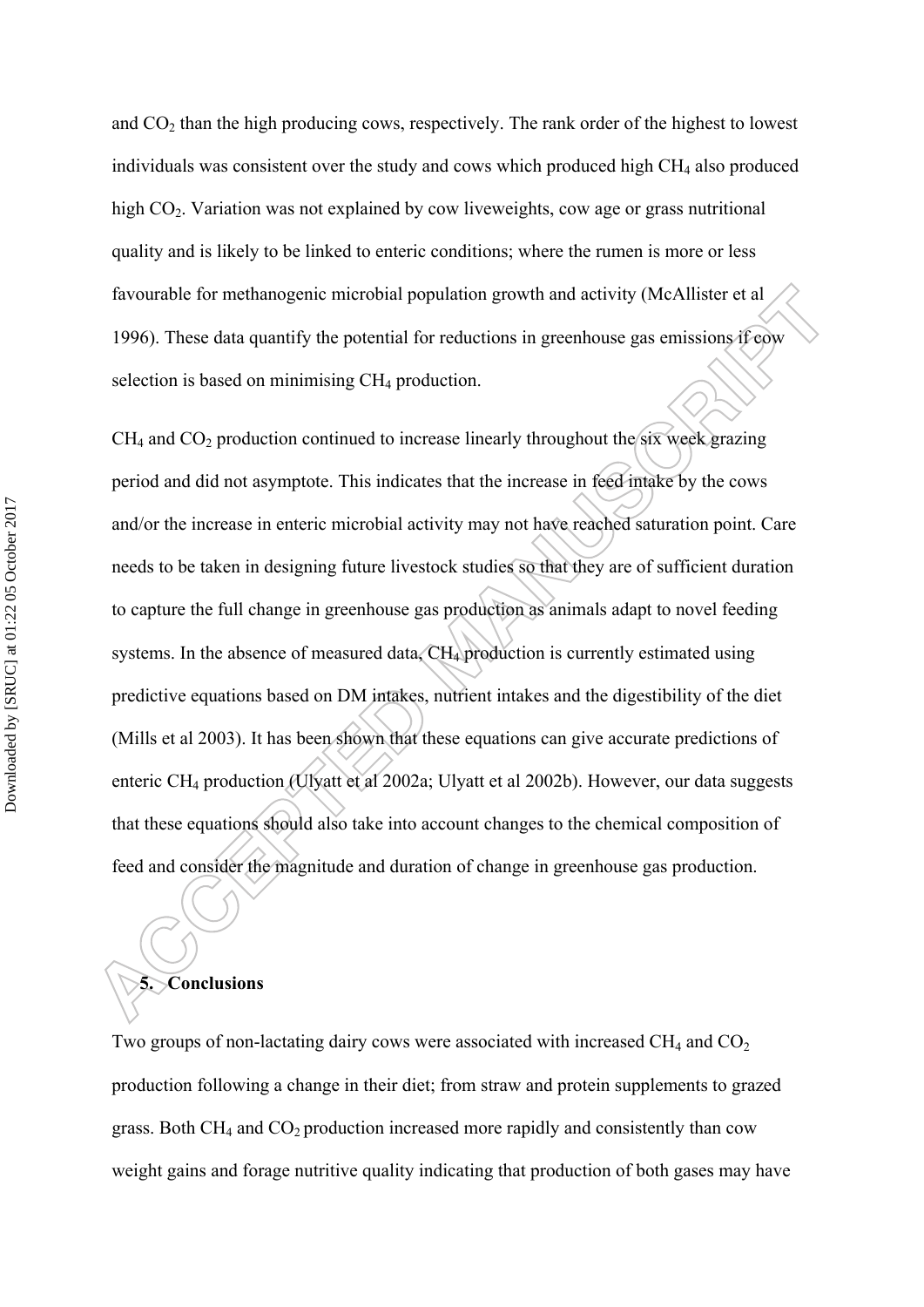increased as cows adapted to the new feeding system.  $CH_4$  and  $CO_2$  production did not reach an asymptote over the six week grazing period, which was not expected, indicating that CH<sup>4</sup> and  $CO<sub>2</sub>$  production rates may not have reached maximum values. Predictive equations and future experiments should therefore consider the magnitude and duration of adaptation during periods of dietary transition. There was substantial variation in greenhouse gas production between individuals with our analyses highlighting that cows which produced higher CH<sup>4</sup> also produced higher  $CO<sub>2</sub>$ . These data highlights that feeding regime is an important driver of greenhouse gas production, quantifies the potential for reductions in greenhouse gas production using selective breeding and also indicates that measurements of  $CO<sub>2</sub>$  production may serve as a useful proxy for CH4 production by dairy cows.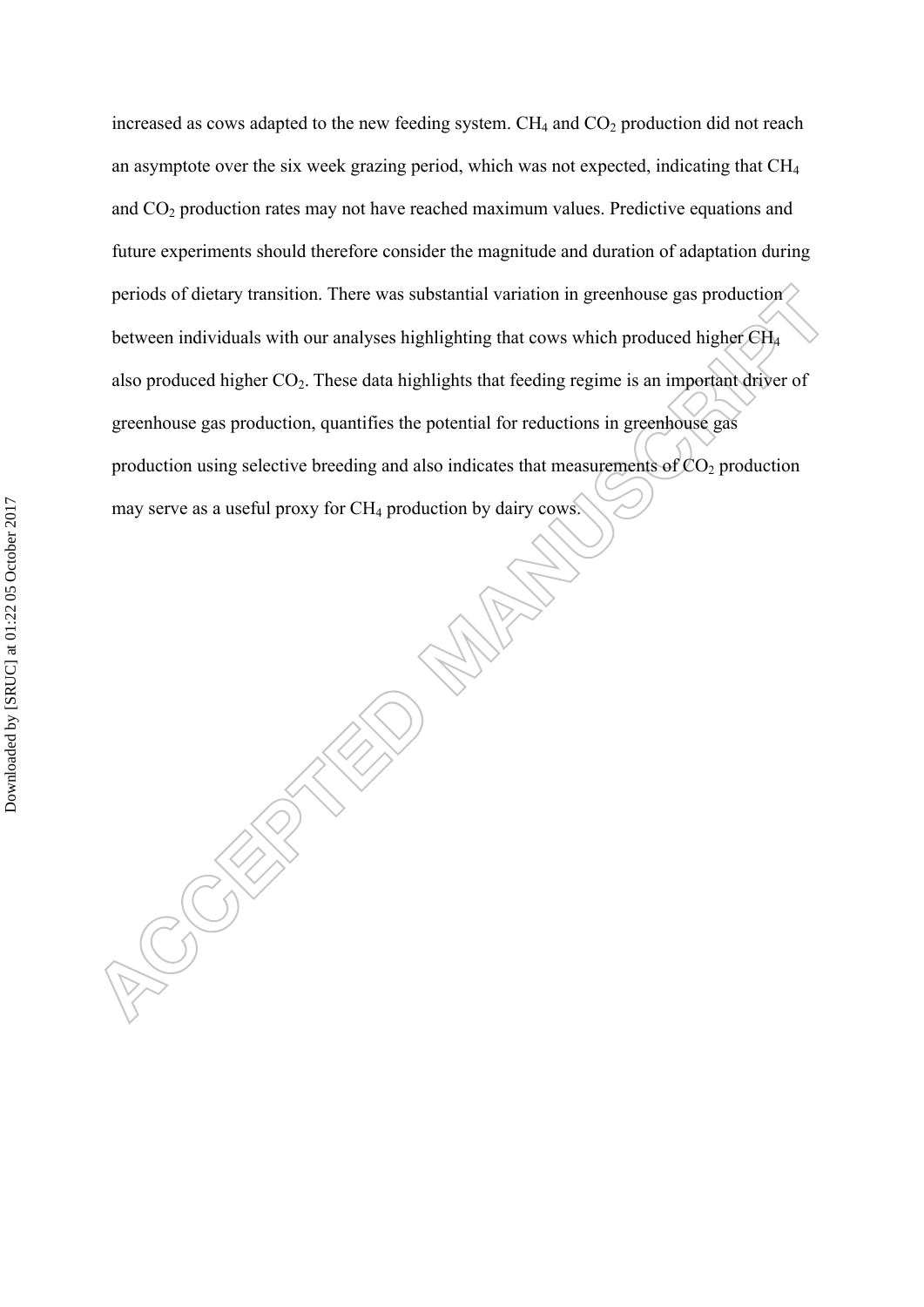#### **References**

- Al-Kaisi, M.M. and Yin, X., 2005. Tillage and crop residue effects on soil carbon and carbon dioxide emission in corn–soybean rotations. J. Environ. Qual. 34, 437-445.
- AOAC. 2002. Official methods of analysis of AOAC International (AOAC International, Washington).
- Bath C, Morrison C, Ross EM, Hayes BJ, Cocks BG. 2013. the symbiotic rumen microbiome and cattle performance: a brief review. Anim Prod Sci. 53: 876-881.
- Beauchemin KA, Kreuzer M, O'Mara F, McAllister TA. 2008. Nutritional management for enteric methane abatement: a review. Aust J Exp Agr. 48: 21-27.
- Bell MJ, Wall E, Russell G, Morgan C, Simm G. 2010. Effect of breeding for milk yield, diet and management on enteric methane emissions from dairy cows. Anim Prod Sci. 50: 817-826.
- Berndt A, Boland TM, Deighton MH, Gere JI, Grainger C, Hegarty RS, Iwaasa AD, Koolaard JP, Lassey KR, Luo DR, Martin J, Martin C, Moate PJ, Molano G, Pinarespatiño C, Ribaux BE, Swainson NM, Waghorn GC, Williams SRO. 2014. Guidelines for use of sulphur hexafluoride  $(SF_6)$  tracer technique to measure enteric methane emissions from ruminants. pp. 166. M. G. Lambert, ed. New Zealand Agricultural Greenhouse Gas Research Centre, New Zealand.
- Brask M, Lund P, Hellwing ALF, Poulsen M, Weisbjerg MR. 2013. Enteric methane production, digestibility and rumen fermentation in dairy cows fed different forages with and without rapeseed fat supplementation. Anim. Feed Sci. Technol. 184: 67-79.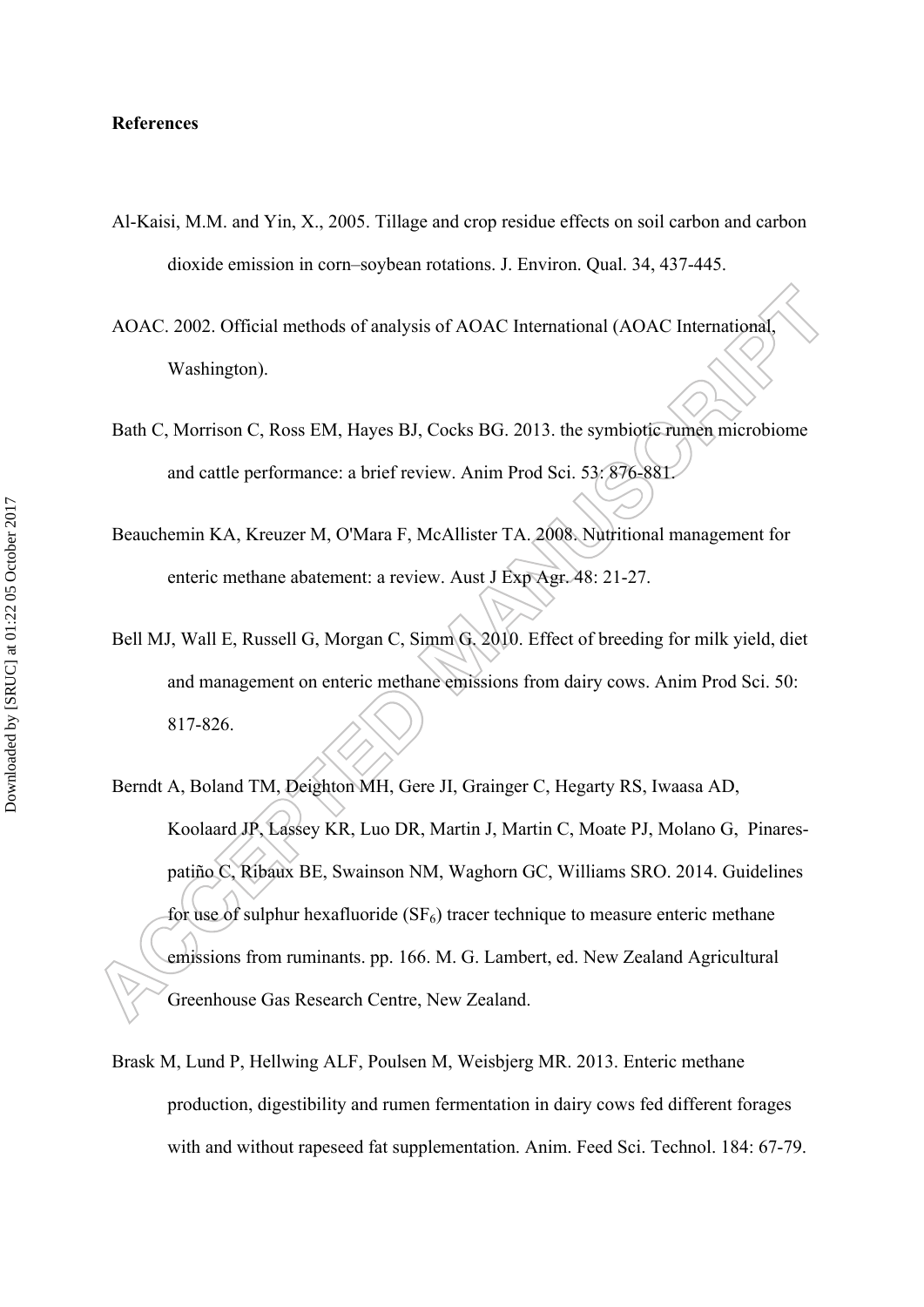- Chagunda MGG, Romer DAM, Roberts DJ. 2009. effect of genotype and feeding regime on enteric methane, non-milk nitrogen and performance of dairy cows during the winter feeding period. Livestock Sci. 122: 323-332.
- Comino JR, Senciales JM, Ramos MC, Martínez-Casasnovas JA, Lasanta T, Brevik EC, Ries JB, Sinoga JR. 2017. Understanding soil erosion processes in Mediterranean sloping vineyards (Montes de Málaga, Spain). Geoderma 296:47-59.
- Cottle DJ, Nolan, JV, Wiedemann SG. 2011. Ruminant enteric methane mitigation: a review. Anim Prod Sci. 51, 491-514.

Crawley MJ. 2007. The R book, John Wiley & Sons Ltd, West Sussex

- FAO 2010. Greenhouse gas emissions from the dairy sector. A life cycle assessment. Food and Agriculture Organisation, Rome
- FAO 2013. Tackling Climate through Livestock: A Global Assessment of Emissions and Mitigation Opportunities, Food and Agriculture Organisation, Rome.

IPCC 2013. Carbon and other biogeochemical cycles. In: climate change 2013: the physical science basis. Contribution of working group i to the fifth assessment report of the intergovernmental panel on climate change. Cambridge University Press, Cambridge,

Janssen PH. 2010. influence of hydrogen on rumen methane formation and fermentation balances through microbial growth kinetics and fermentation thermodynamics. Anim Feed Sci Tech. 160: 1-22.

UK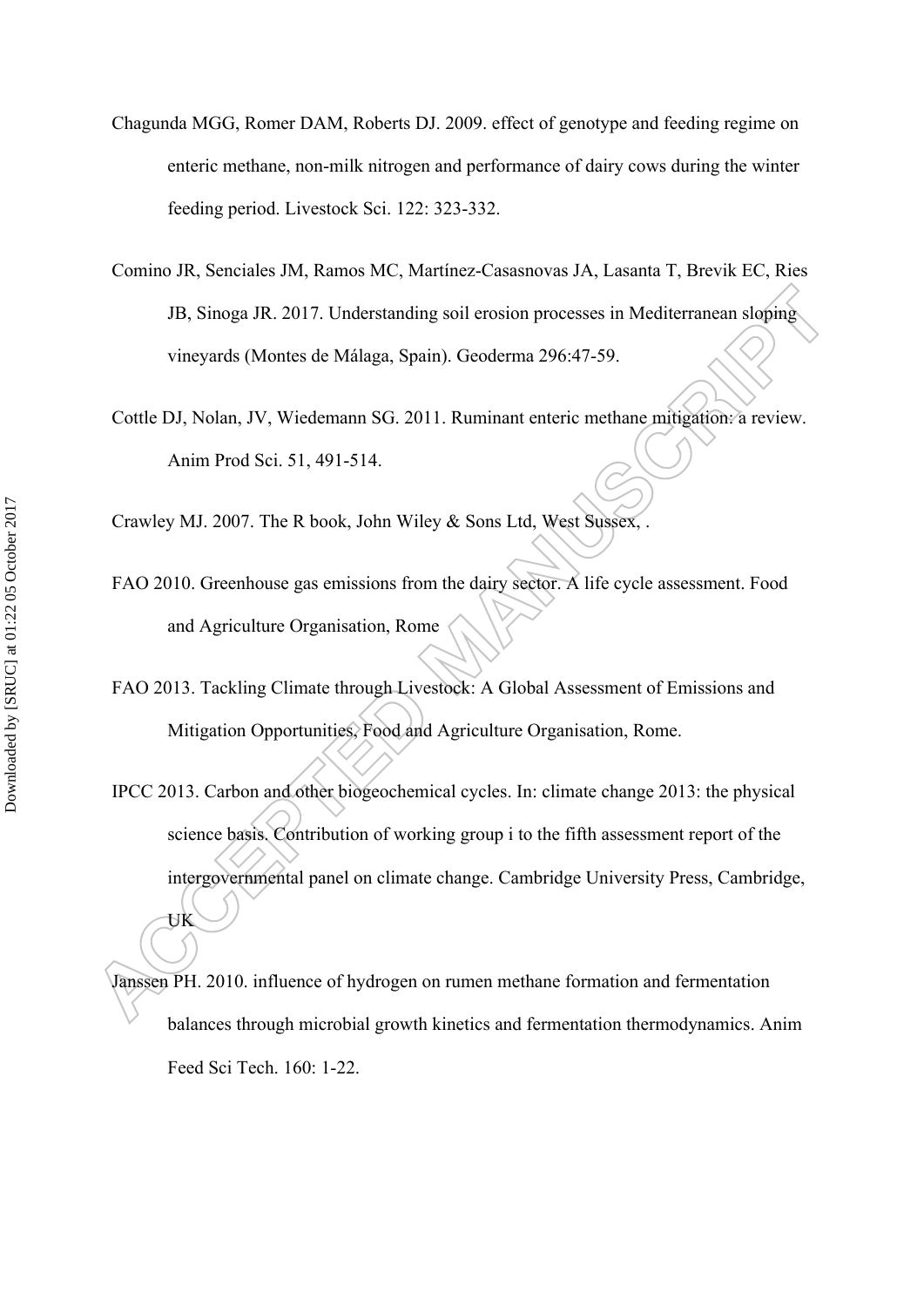- Johnson K, Huyler M, Westberg H, Lam B, Zimmerman P. 1994. measurement of methane emissions from ruminant livestock using a  $SF<sub>6</sub>$  tracer technique. Enviro. Sci Tech. 28: 359-362.
- Kebreab E, Clark K, Wagner-Riddle C, France J. 2006. Methane and nitrous oxide emissions from canadian animal agriculture: a review. Can J Anim Sci. 86: 135-158.
- Kinsman R, Sauer FD, Jackson HA, Wolynetz MS. 1995. methane and carbon dioxide emissions from dairy cows in full lactation monitored over a six-month period. J. Dairy Sci. 78: 2760-2766.
- Lassey KR, Walker CF, Mcmillan AMS, Ulyatt MJ. 2001. On the performance of SF6 permeation tubes used in determining methane emission rates from grazing livestock. Chemosphere. Global Change Sci. 3: 367-376.
- Lassey KR. 2007. Livestock methane emission: from the individual grazing animal through national inventories to the global methane cycle. Agr Forest Meterol. 142: 120-132.
- Lee MA, Roberts, DJ. 2015. Cut and carry: Investigating the effects of increasing the proportion of grass in the diets of high yielding dairy cows. Agriculture and Horticulture Development Board (AHDB) Report -

[http://dairy.ahdb.org.uk/non\\_umbraco/download.aspx?media=20419](http://dairy.ahdb.org.uk/non_umbraco/download.aspx?media=20419).

Lee MA, Davis AP, Chagunda MG, & Manning P. 2017. Forage quality declines with rising temperatures, with implications for livestock production and methane emissions. Biogeosciences, 14(6), 1403-1417.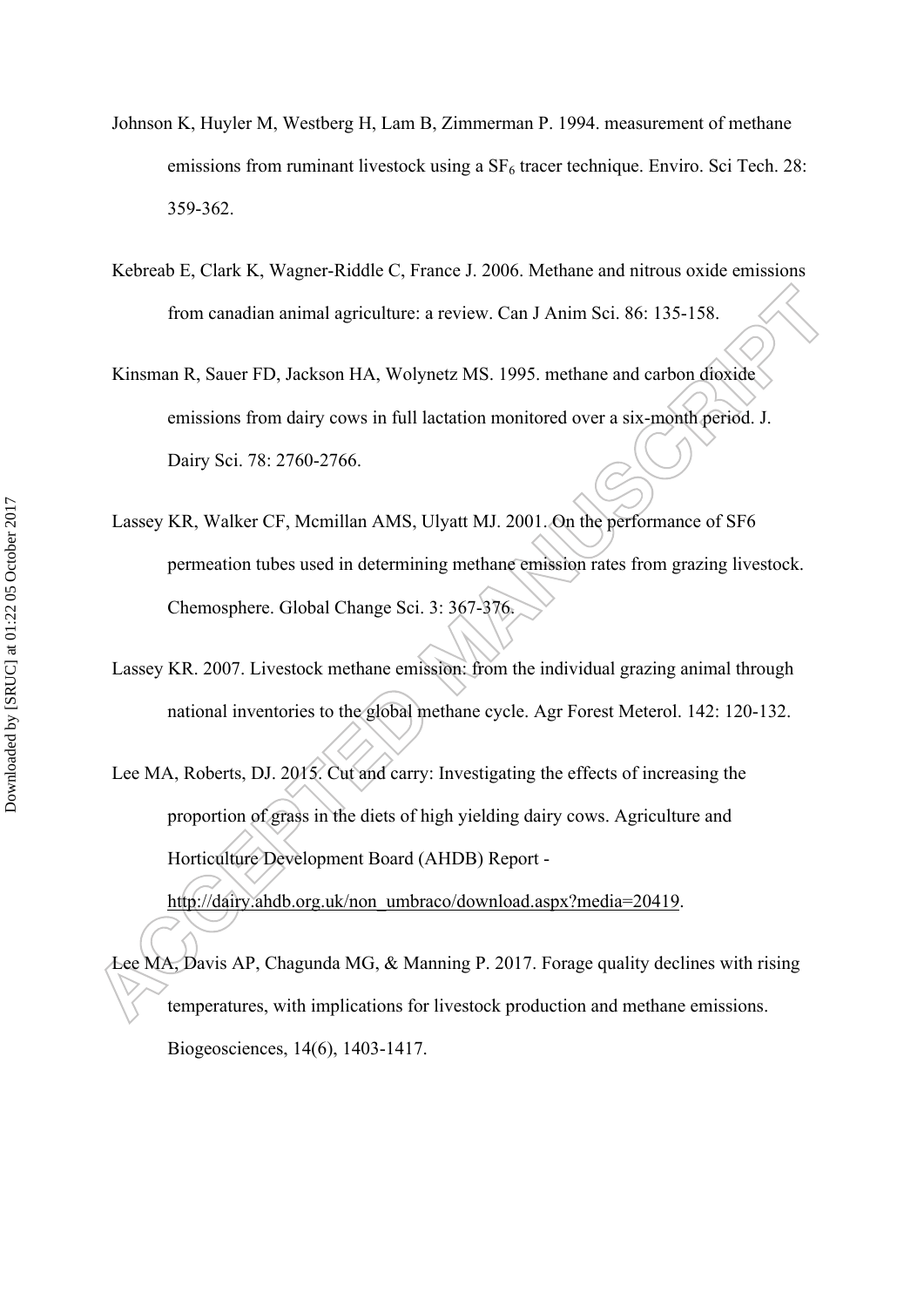- Lettat A, Hassanat F, Benchaar C. 2013. Corn silage in dairy cow diets to reduce ruminal methanogenesis: effects on the rumen metabolically active microbial communities. J. Dairy Sci. 96: 5237-5248.
- Mcallister TA, Okine EK, Mathison GW, Cheng KJ. 1996. Dietary, environmental and microbiological aspects of methane production in ruminants. Can J Anim Sci. 76: 231-243.
- Mccaughey WP, Wittenberg K, Corrigan D. 1997. Methane production by steers on pasture. Can J Anim Sci. 77: 519-524.
- Mccaughey WP, Wittenberg K, Corrigan D. 1999. Impact of pasture type on methane production by lactating beef cows. Can J Anim Sci. 79: 221-226.
- Mcginn SM, Beauchemin KA, Iwaasa AD, McAllister TA. 2006. Assessment of the sulfur hexafluoride (SF6) tracer technique for measuring enteric methane emissions from cattle. J Environ Qual. 35: 1686-1691.
- Mills JAN, Kerbreab E, Yates CM, Crompton LA, Cammell SB, Dhanoa MS, Agnew RE, France J. 2003. Alternative approaches to predicting methane emissions from dairy cows. J Anim Sci. 81: 3141-3150.
- Moss AR, Givens DI, Everington JM. 1990. The effect of sodium-hydroxide treatment on the chemical-composition, digestibility and digestible energy content of wheat, barley and oat straws. Anim Feed Sci Technol. 29: 73-87.
- Nie XJ, Zhang JH, Cheng JX, Gao H, Guan ZM. 2016. Effect of soil redistribution on various organic carbons in a water-and tillage-eroded soil. Soil Tillage Res. 155: 1-8.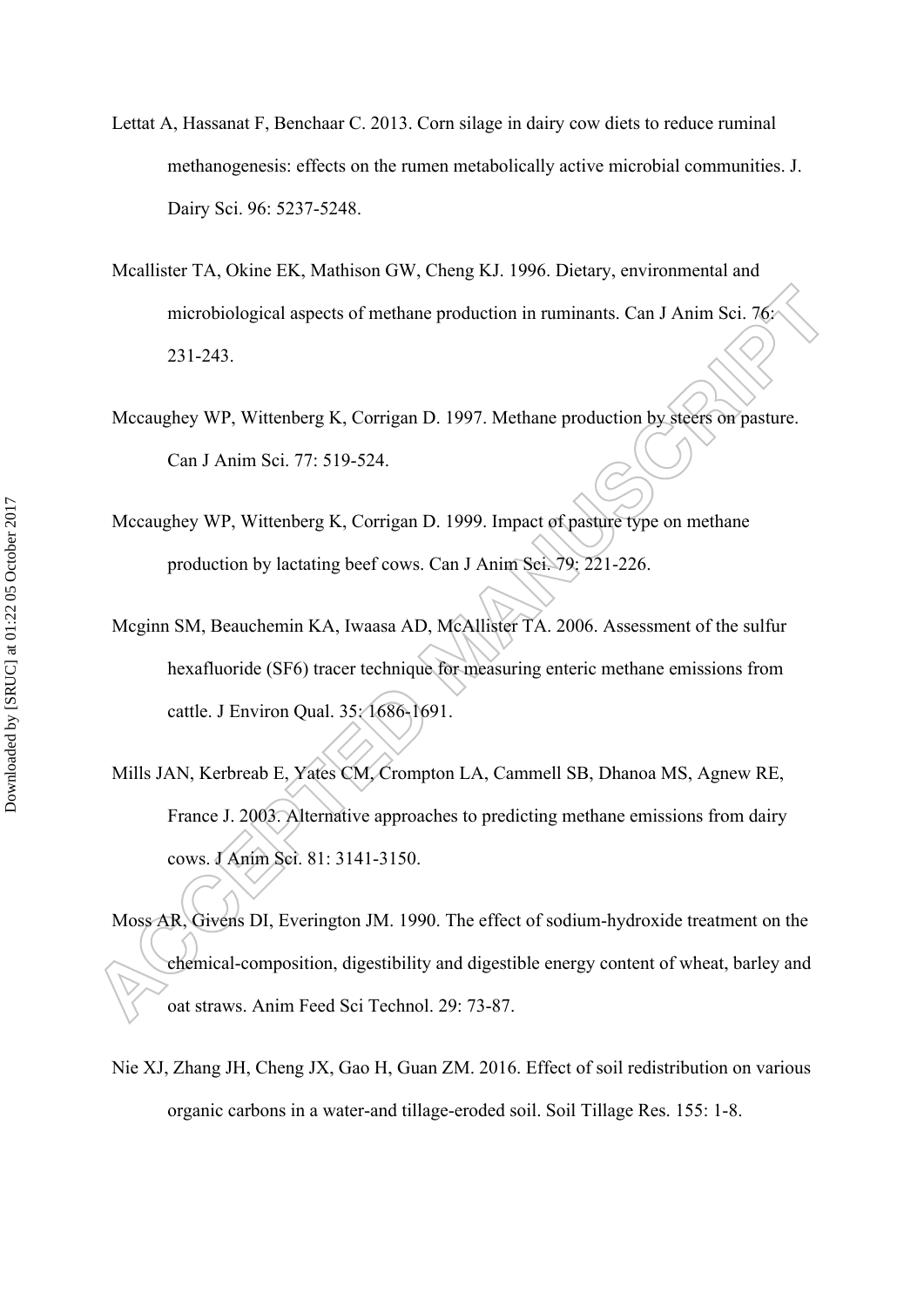- O'Neill BF, Deighton MH, O'Loughlin BM, Mulligan FJ, Boland TM, O'Donovan M, Lewis E. 2011. Effects of a perennial ryegrass diet or total mixed ration diet offered to spring-calving holstein-friesian dairy cows on methane emissions, dry matter intake, and milk production. J. Dairy Sci. 94: 1941-1951.
- Ogle SM, Olander L, Wollenberg L, Rosenstock T, Tubiello F, Paustian K, Buendia L, Nihart A, Smith P. 2014. Reducing greenhouse gas emissions and adapting agricultural management for climate change in developing countries: providing the basis for action. Global Change Biol. 20: 1-6.
- Pinares-Patino CS, Waghorn GC, Machmuller A, Vlaming B, Molano G, Cavanagh A, Clark H. 2007. Methane emissions and digestive physiology of non-lactating dairy cows fed pasture forage. Can J Anim Sci. 87: 601-613.
- Pinheiro JC, Bates DM. 2000. Mixed-effects models in S and S-plus, Springer, New York, NY.
- Purcell PJ, O'Brien M, Boland TM, O'Donovan M, O'Kiely P. 2011. Impacts of herbage mass and sward allowance of perennial ryegrass sampled throughout the growing season on in vitro rumen methane production. Anim Feed Sci Technol. 166-67: 405-411.
- R Core Team 2013. R: a language and environment for statistical computingr foundation for statistical computing, Vienna, Austria. [http://www.r-project.org.](http://www.r-project.org)
- Ulyatt MJ, Lassey, KR, Shelton ID, Walker CF. 2002a. Methane emission from dairy cows and wether sheep fed subtropical grass-dominant pastures in midsummer in new zealand. New Zeal J Agr Res. 45: 227-234.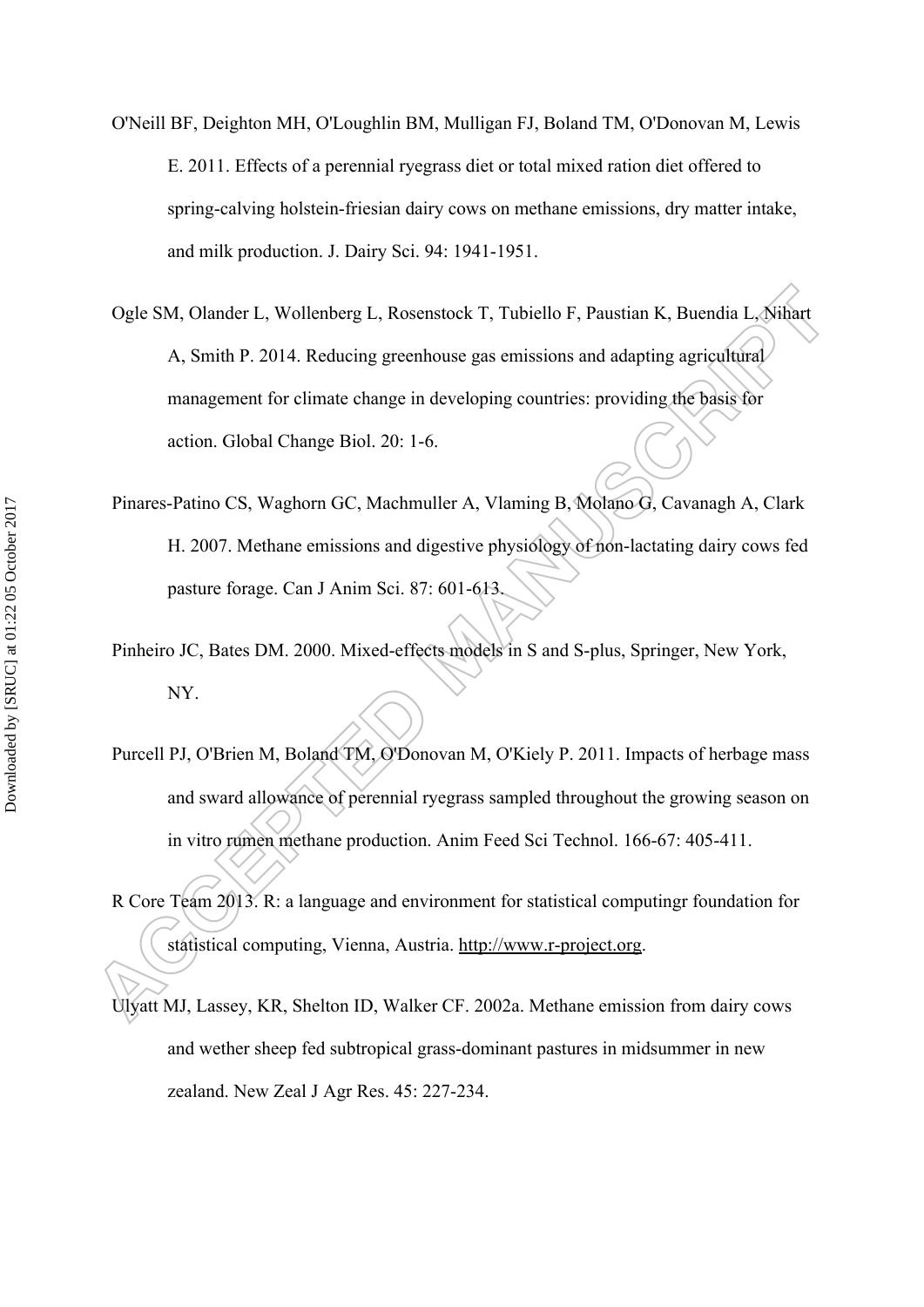- Ulyatt MJ, Lassey KR, Shelton ID, Walker CF. 2002b. Seasonal variation in methane emission from dairy cows and breeding ewes grazing ryegrass/white clover pasture in new zealand. New Zeal J Agr Res. 45: 217-226.
- Van Soest PJ, Robertson JB, Lewis BA. 1991. Methods for dietary fiber, neutral detergent fiber, and nonstarch polysaccharides in relation to animal nutrition. J. Dairy Sci. 74: 3583-3597.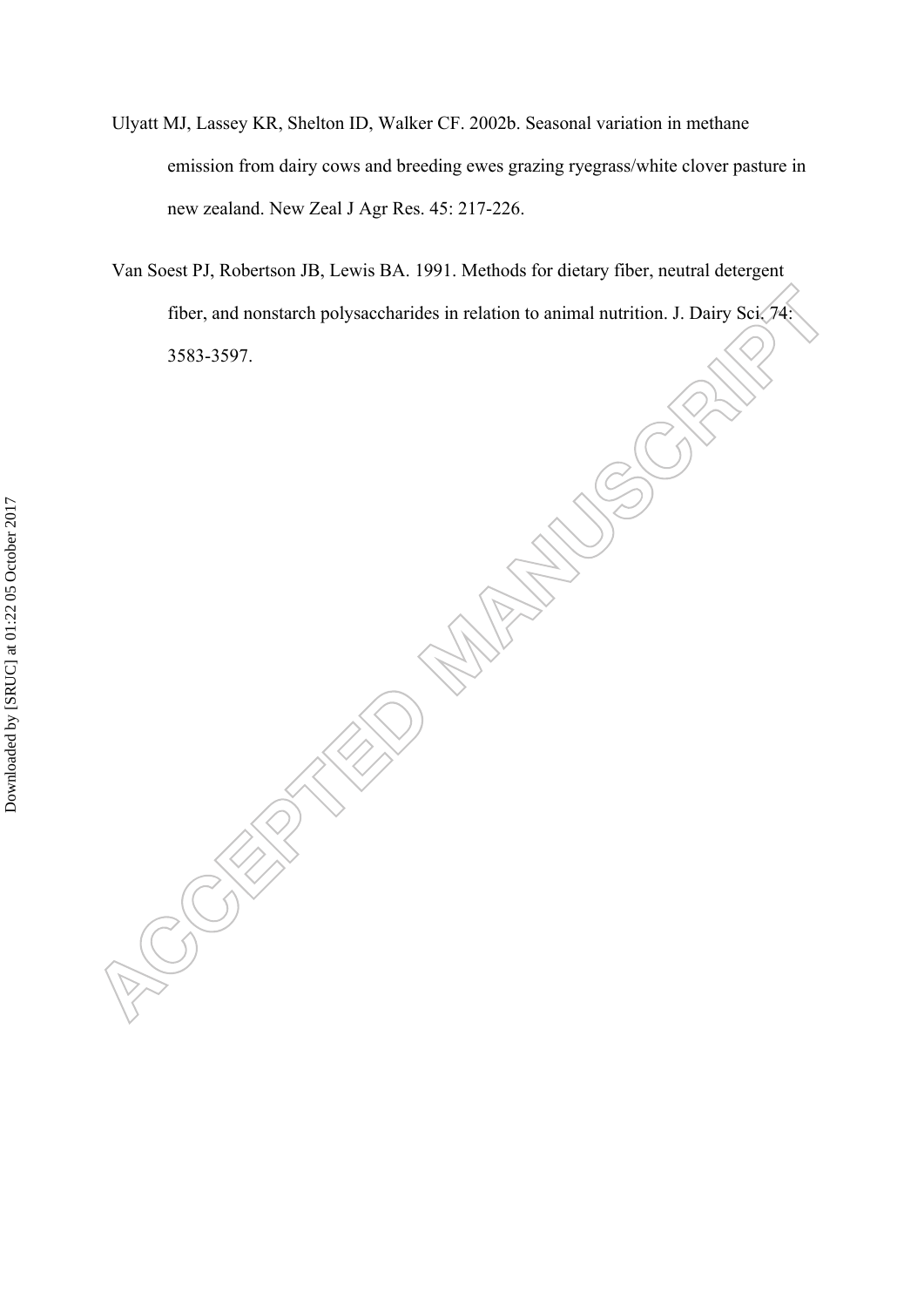**Figure 1.** Linear relationships between experimental duration and carbon dioxide emissions  $(t = 4.0, P < 0.001$ ; filled triangles) and methane emissions  $(t = 7.4, P < 0.001$ ; filled circles) following the change in diet. Fitted lines represent carbon dioxide  $(CO_2 = 142d + 11,429,$ dashed line) and methane (CH<sub>4</sub> =  $3d + 272$ , continuous line) as defined by LME. Values are means of 12 cows  $\pm$  SE (n = 228 measurements)

**Figure 2.** Linear relationship between carbon dioxide and methane emissions throughout the study period ( $t = 32.48$ ,  $P < 0.001$ ). The fitted line represents this relationship, as described by LME ( $CO_2 = 44$  \* CH<sub>4</sub>). Each value is a daily measurement taken from 1 of 12 cows (n = 228 measurements)

**Figure 3.** Linear relationships between experimental duration and methane produced per kg of liveweight (CH<sub>4</sub> / LWt,  $t = 6.6$ ,  $P < 0.001$ ; filled circles) and carbon dioxide produced per kg of liveweight  $(CO_2 / LWt$ ,  $t = 3.6$ ,  $P < 0.001$ ; filled triangles) following the change in diet. Fitted lines represent methane  $\left( \frac{CH_4}{LWt} \right) = 0.005d + 0.5$ , continuous line) and carbon dioxide  $(CO_2 / LW = 0.25d + 20.6$ , dashed line) as defined by LME. Values are means of 12  $cows \pm SE$  (n = 228 measurements)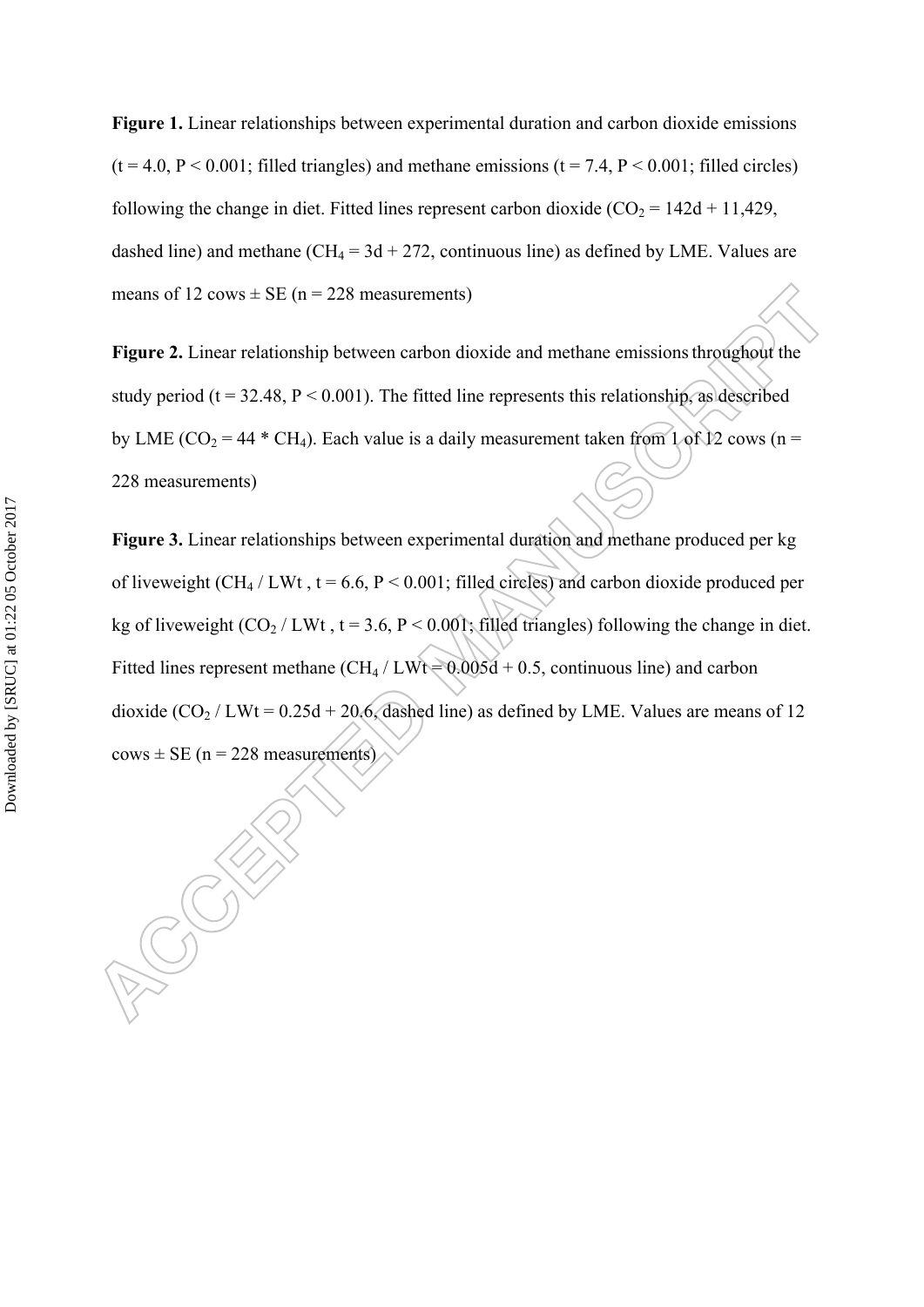**Table 1**. Weather conditions over the study period. Minimum daily air temperature (min air temp), maximum daily air temperature (max air temp), hours of sunshine and daily rainfall. Data were obtained from an on-site weather station.

|                | Week Min air temp<br>$(^{\circ}C)$ | Max air temp<br>(°C) | Sunshine<br>$(h d^{-1})$ | Rainfall<br>(mm $d^{-1}$ ) |
|----------------|------------------------------------|----------------------|--------------------------|----------------------------|
|                | 4.6                                | 13.9                 | 6.5                      | 25.6                       |
| $\overline{2}$ | 9.1                                | 16.9                 | 3.8                      | 15.8                       |
| 3              | 6.1                                | 17.4                 | 9.1                      | 7.1                        |
| $\overline{4}$ | 7.4                                | 16.8                 | 6.8                      | 8.9                        |
| 5              | 10.5                               | 18.7                 | 6.6                      | 5.3                        |
| 6              | 11.8                               | 19.8                 | 6.2                      | 0.1                        |
| 7              | 10.1                               | 17.4                 | 4.3                      | 2.3                        |
| Mean           | 8.5                                | 17.3                 | 6.2                      | 9.3                        |
| <b>SEM</b>     | 1.0                                | 0.7                  | 0.7                      | 3.3                        |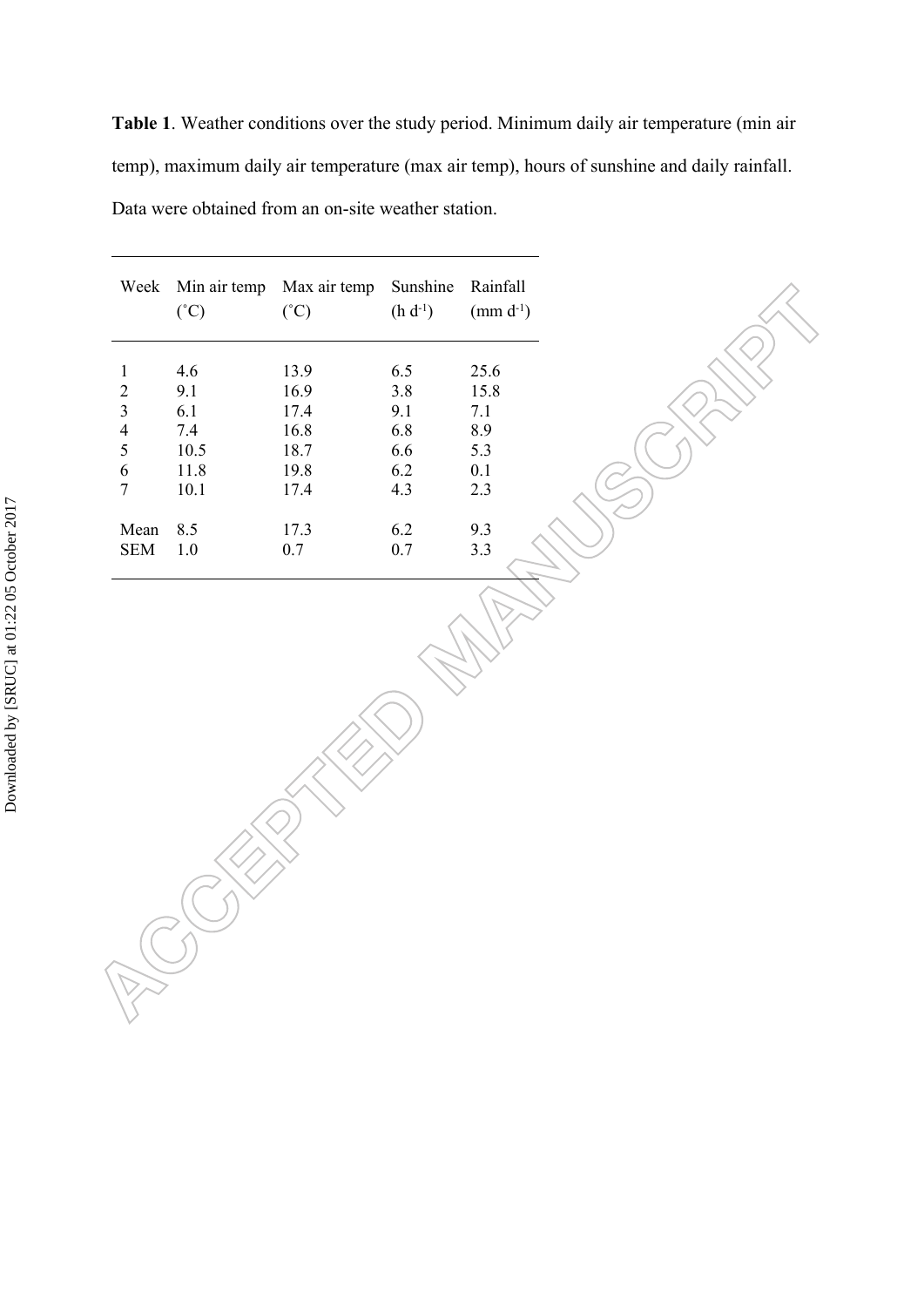**Table 2.** Weekly measurements and overall mean values for canopy height and herbage quality over the study period ( $n = 5$  measurements). Metrics are dry matter (DM), gross energy (GE), metabolisable energy (ME), crude protein (CP), neutral detergent fibre (NDF), acid detergent fibre (ADF) and hemicellulose content (HC). Weeks + indicates the number of weeks where that parameter increased compared with the previous week and week – indicates the number of times the parameter decreased compared with the previous week. Indicative values for barley straw (Barley) obtained from Moss et al. (1990).

| Week                     | Height<br>(cm) | <b>DM</b><br>$(g Kg^{-1})$ | <b>GE</b><br>(M <sub>i</sub> kg)<br>$DM^{-1}$ ) | <b>ME</b><br>(Mj kg)<br>$DM^{-1}$ ) | CP<br>$(g \; kg)$<br>$DM^{-1}$ ) | <b>NDF</b><br>(g/kg)<br>$DM-1$ | ADF<br>$(g \ kg)$<br>$DM^{-1}$ ) | HC<br>$(g \; kg)$<br>$DM^{-1}$ ) |
|--------------------------|----------------|----------------------------|-------------------------------------------------|-------------------------------------|----------------------------------|--------------------------------|----------------------------------|----------------------------------|
|                          |                |                            |                                                 |                                     |                                  |                                |                                  |                                  |
| 1                        | 10.8           | 178                        | 18.6                                            | 11.3                                | 207                              | 452                            | 227                              | 225                              |
| $\overline{2}$           | 10.9           | 144                        | 18.8                                            | 11.1                                | 207                              | 504                            | 245                              | 259                              |
| $\mathfrak{Z}$           | 9.6            | 215                        | 18.3                                            | 10.9                                | 194                              | 484                            | 258                              | 226                              |
| $\overline{\mathcal{A}}$ | 8.4            | 248                        | 18.3                                            | $10.7\triangle$                     | 235.                             | 480                            | 227                              | 253                              |
| 5                        | 9.8            | 188                        | 19.2                                            | 11.9                                | 269                              | 483                            | 223                              | 260                              |
| 6                        | 9.8            | 179                        | 19.1                                            | $12.6\sqrt{ }$                      | 256                              | 464                            | 222                              | 242                              |
| 7                        | 10.8           | 211                        | 19.2                                            | 12.7                                | 250                              | 437                            | 267                              | 170                              |
|                          |                |                            |                                                 |                                     |                                  |                                |                                  |                                  |
| Mean                     | 10.0           | 195                        | 18.8                                            | 11.6                                | 231                              | 472                            | 238                              | 234                              |
| se                       | 0.3            | 12.6                       | 0.2                                             | 0.3                                 | 11                               | 9                              | 7                                | 12                               |
| Weeks +                  | $\overline{4}$ | $\overline{3}$             | 3                                               | $\mathfrak{Z}$                      | $\overline{2}$                   | $\overline{2}$                 | $\mathfrak{Z}$                   |                                  |
|                          | $\overline{2}$ | 3                          |                                                 | $\overline{3}$                      |                                  | $\overline{4}$                 | $\overline{3}$                   | $\frac{3}{3}$                    |
| Weeks -                  |                |                            |                                                 |                                     | $\overline{4}$                   |                                |                                  |                                  |
| <b>Barley</b>            |                | 841                        | 18.5                                            |                                     | 44                               | 799                            | 523                              | 276                              |
|                          |                |                            |                                                 |                                     |                                  |                                |                                  |                                  |
|                          |                |                            |                                                 |                                     |                                  |                                |                                  |                                  |

RU V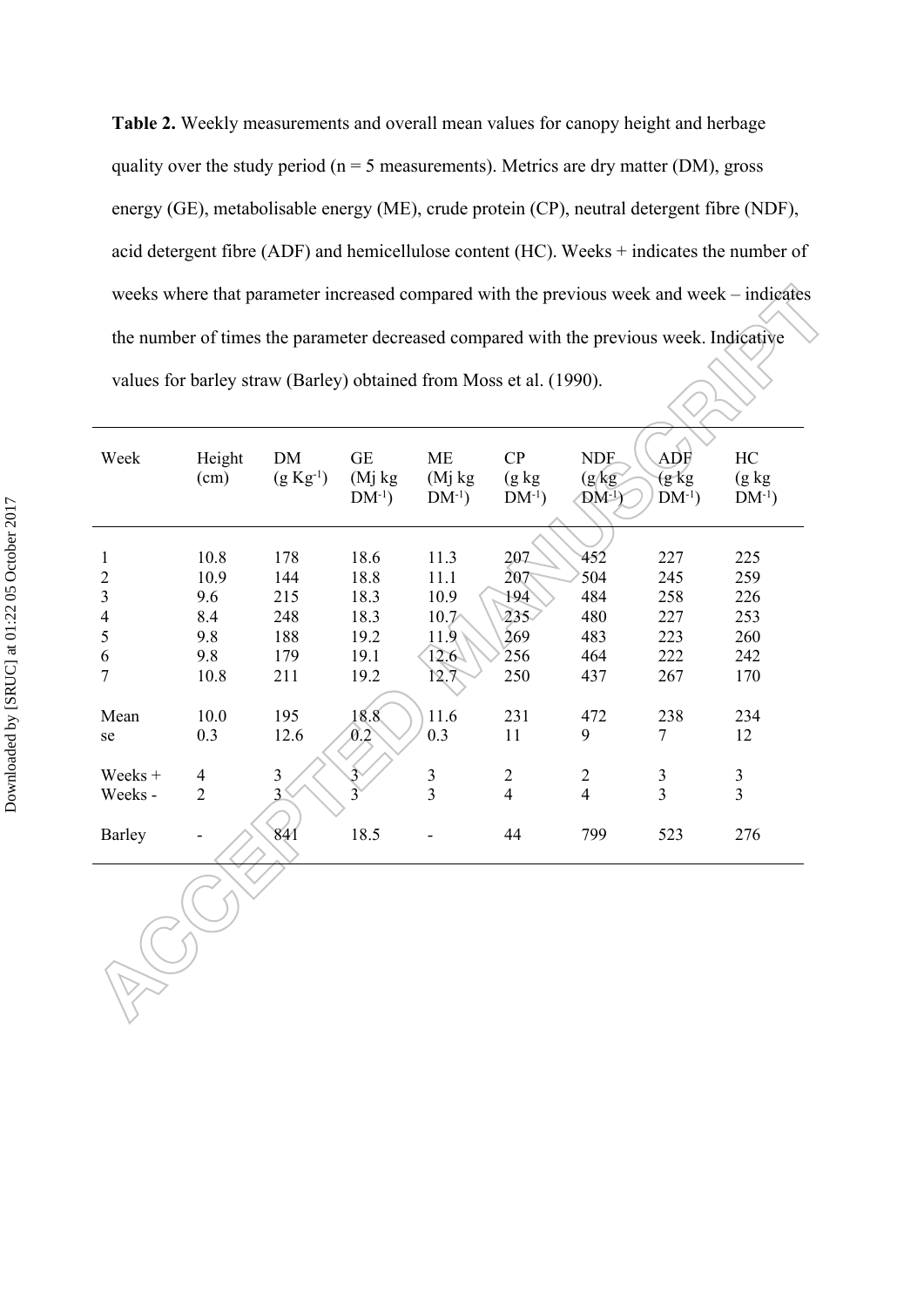**Table 3.** Linear regression analyses of relationships between cow weight (kg) and methane (CH<sub>4</sub>) and carbon dioxide (CO<sub>2</sub>) emissions for each day of the study (n = 12 cows). Mean liveweight for each time period are also presented (LW)

|                |           |          | $CH_4$ (g d <sup>-1</sup> ) |             |          | $CO2$ (g d <sup>-1</sup> ) |             |
|----------------|-----------|----------|-----------------------------|-------------|----------|----------------------------|-------------|
| Day            | $LW$ (kg) | Gradient | t                           | $\mathbf P$ | Gradient | t                          | $\mathbf P$ |
|                |           |          |                             |             |          |                            |             |
|                | 576       | 0.49     | 0.64                        | 0.54        | $-2.30$  | $-0.09$                    | 0.93        |
| 2              | 564       | 0.70     | 1.31                        | 0.22        | 23.91    | 1.00                       | 0.34        |
| 3              | 556       | 1.05     | 2.23                        | 0.05        | 35.27    | 1.84                       | 0.10        |
| $\overline{4}$ | 558       | 1.01     | 1.73                        | 0.12        | 25.97    | 0.70                       | 0.50        |
| 5              | 556       | 0.89     | 1.06                        | 0.32        | 32.14    | 0.86                       | 0.41        |
| 6              | 572       | 0.12     | 0.12                        | 0.91        | $-22.88$ | $-0.44$                    | 0.67        |
| 7              | 562       | 0.92     | 0.69                        | 0.51        | 36.13    | 0.76                       | 0.47        |
| 8              | 571       | 0.76     | 0.90                        | 0.40        | 9.03     | 0.26                       | 0.80        |
| 9              | 556       | 1.02     | 1.39                        | 0.20        | 32.57    | 0.91                       | 0.39        |
| 10             | 558       | 0.91     | 1.45                        | 0.18        | 27.79    | 1.71                       | 0.12        |
| 15             | 563       | 0.15     | 0.18                        | 0.86        | 134.80   | 0.52                       | 0.62        |
| 16             | 573       | 1.49     | 1.77                        | 0.12        | 97.76    | 1.96                       | 0.09        |
| 17             | 563       | 0.58     | 0.70                        | 0.50        | 40.55    | 1.23                       | 0.25        |
| 22             | 554       | 1.36     | 2.15                        | 0.06        | 62.40    | 2.48                       | 0.03        |
| 23             | 557       | 1.53     | 1.77                        | 0.11        | 69.76    | 2.33                       | 0.04        |
| 31             | 570       | 1.64     | 3.77                        | < 0.001     | 62.13    | 2.99                       | 0.02        |
| 38             | 583       | 1.11     | 2.22                        | $0.06 -$    | 49.26    | 1.81                       | 0.11        |
|                |           |          |                             |             |          |                            |             |

**CONTROLLER**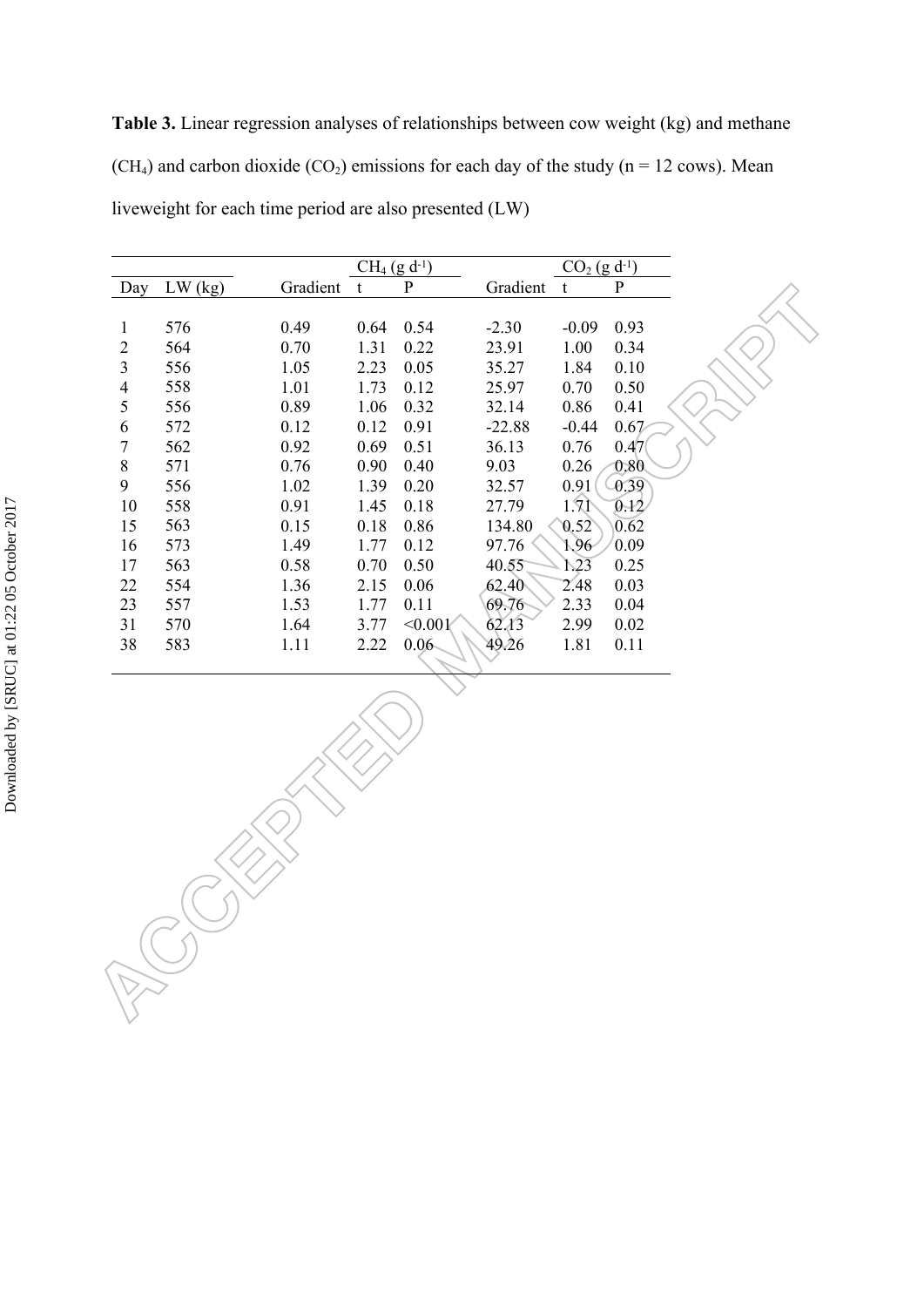**Table 4**. Regression analyses identifying linear relationships between experimental duration and methane and carbon dioxide emissions for each cow  $(n = 22$  measurements). Methane emissions per day (CH<sub>4</sub>), methane emissions per kg of cow liveweight (CH<sub>4</sub> / LWt<sup>-1</sup>), carbon dioxide emissions per day  $(CO_2)$  and carbon dioxide emissions per kg of cow liveweight  $(CO<sub>2</sub>/LWt<sup>-1</sup>)$  are presented. Study sub-group 2 commenced and ended the study one week  $\langle \bigcirc \rangle$ after study sub-group 1.

|                             |                |                       |      |                     |                       | $CH_4 / L Wt^1(g)$       |                  |                            |                          |                  |                  |                         |                          |                    | $CO2/LWt-1$ (g |
|-----------------------------|----------------|-----------------------|------|---------------------|-----------------------|--------------------------|------------------|----------------------------|--------------------------|------------------|------------------|-------------------------|--------------------------|--------------------|----------------|
| $CH_4$ (g d <sup>-1</sup> ) |                |                       |      | $kg^{-1}$           |                       |                          |                  | $CO2$ (g d <sup>-1</sup> ) |                          |                  | $\mathbb{R}^{1}$ |                         |                          |                    |                |
| $\mathcal{C}$               | Sub-           | Gra                   | Inte |                     |                       | Gra                      |                  |                            | Gra                      | Inte             |                  |                         | Gra                      |                    |                |
| $\mathbf 0$                 | grou           | die                   | rce  |                     |                       | die                      |                  |                            | die                      | rcep             |                  |                         | die                      |                    |                |
| W                           | p              | nt                    | pt   | t                   | ${\bf P}$             | $\mathop{\hbox{\rm nt}}$ | t                | ${\bf P}$                  | $\mathop{\hbox{\rm nt}}$ | t                |                  | $\overline{\mathrm{P}}$ | $\mathop{\hbox{\rm nt}}$ | t                  | ${\bf P}$      |
|                             |                |                       |      |                     |                       |                          |                  |                            |                          |                  |                  |                         |                          |                    |                |
|                             |                |                       |      | 4.                  | $<$ 0.                |                          | 4.               | $<$ 0.                     |                          | 107              | Ŝ.               | $<$ 0.                  |                          | 4.                 | $<$ 0.         |
|                             |                | 5.2                   | 278  | $\overline{4}$      | $00\,$                | 0.0                      | $\mathbf{1}$     | ${\bf 00}$                 | 366                      | 40.2             | $\boldsymbol{0}$ | $00\,$                  | 0.5                      | $\boldsymbol{7}$   | $00\,$         |
| 1                           | $\overline{2}$ | $\tau$                | .14  | 9                   | $\mathbf{1}$          | ${\bf 08}$               | $\boldsymbol{0}$ | $\mathbf{1}$               | 55                       |                  | 5                | $\mathbf{1}$            | 41                       | $\boldsymbol{0}$   | $\mathbf{1}$   |
|                             |                |                       |      | 6.                  | $<$ 0.                |                          | 6.               | $<$ 0.                     |                          |                  | 8.               | $<$ 0.                  |                          | 8.                 | $<$ 0.         |
|                             |                | 2.4                   | 122  | $\overline{2}$      | $00\,$                | 0.0                      | $\boldsymbol{0}$ | 00 <sup>o</sup>            | 123                      | 461              | 9                | $00\,$                  | 0.2                      | $\overline{4}$     | $00\,$         |
| $\overline{2}$              | $\overline{2}$ | $\boldsymbol{0}$      | .40  | $\mathbf{1}$        | $\mathbf{1}$          | 04                       | 5                | $\mathbf{1}$               | 80                       | 0.86             | $\overline{2}$   | 1                       | 31                       | $\overline{2}$     | $\mathbf{1}$   |
|                             |                |                       |      | 2.                  | $<$ 0.                |                          | 2 <sup>1</sup>   |                            |                          | 107              | 4.               | $<$ 0.                  |                          | 4.                 | $<$ 0.         |
|                             |                | 5.0                   | 273  | $\overline{7}$      | $00\,$                | $0.0\,$                  | 5                | 0.0                        | 276                      | 67.8             | 8                | $00\,$                  | 0.4                      | 5                  | $00\,$         |
| 3                           | $\mathbf{1}$   | 3                     | .53  | $\overline{4}$      | $\mathbf{1}$          | ${\bf 08}$               | $\overline{2}$   | $\mathbf{P}$               | .98                      | 8                | 8                | $\mathbf{1}$            | 28                       | 8                  | $\mathbf{1}$   |
|                             |                |                       |      | $\theta$ .          |                       |                          | 0 <sup>2</sup>   |                            |                          | 130              | 7.               |                         |                          | 1.                 |                |
|                             |                | 2.1                   | 299  | $\boldsymbol{9}$    | 0.3                   | 0.0                      | $\mathbf{9}$     | 0.3                        | 102                      | 51.0             | $\mathbf{1}$     | 0.2                     | 0.1                      | $\mathbf{1}$       | 0.2            |
| $\overline{4}$              | $\mathbf{1}$   | 4                     | .56  | 6                   | $5^\prime$            | 03                       | $\boldsymbol{0}$ | 8                          | .09                      | 8                | 3                | 6                       | 65                       | $\boldsymbol{0}$   | 9              |
|                             |                |                       |      | $\overline{2}$      |                       |                          | 2.               |                            |                          | 101              | 5.               | $<$ 0.                  |                          | 5.                 | $<$ 0.         |
|                             |                | 3.7                   | 284  | 8                   | $0.0\degree$          | 0.0                      | $\boldsymbol{7}$ | 0.0                        | 230                      | 45.5             | 5                | $00\,$                  | 0.3                      | $\overline{2}$     | $00\,$         |
| 5                           | $\overline{2}$ | $\mathfrak{Z}$        | .95  |                     | $\mathbf{1}$          | 06                       | $\sqrt{2}$       | $\mathbf{1}$               | .97                      | 3                | 3                | $\mathbf{1}$            | 66                       | $8\,$              | $\mathbf{1}$   |
|                             |                |                       |      | 1.                  |                       |                          | 1.               |                            |                          | 209              | $\overline{0}$ . |                         |                          | $\boldsymbol{0}$ . |                |
|                             |                | 2.1                   | 402  | 7                   | 0.2                   | 0.0                      | $\mathbf{1}$     | 0.2                        | 97.                      | 71.0             | $\overline{2}$   | 0.8                     | 0.1                      | $\mathbf{1}$       | 0.8            |
| 6                           | $\overline{2}$ |                       | .69  | $\theta$            | $\overline{3}$        | 03                       | 1                | 8                          | 98                       | 3                | $\overline{2}$   | $\overline{3}$          | 43                       | 9                  | 5              |
|                             |                |                       |      | 5.                  | $<$ 0.                |                          | 5.               | $<$ 0.                     |                          |                  | 4.               | $<$ 0.                  |                          | 4.                 | $<$ 0.         |
|                             |                | 5.3                   | 155  | $\overline{4}$      | $00\,$                | 0.0                      | $\mathbf{1}$     | $00\,$                     | 194                      | 609              | $\boldsymbol{7}$ | $0 \\ 0$                | 0.3                      | $\overline{3}$     | $00\,$         |
| $\overline{7}$              | $\overline{2}$ | $3^{\circ}$           | .03  | 6                   | $\mathbf{1}$          | ${\bf 08}$               | $\sqrt{2}$       | $\mathbf{1}$               | .52                      | 7.98             | 9                | $\mathbf{1}$            | 02                       | 9                  | $\mathbf{1}$   |
|                             |                |                       |      | 2.                  |                       |                          | 2.<br>6          |                            |                          |                  | $\overline{4}$ . | $<$ 0.                  |                          | $\overline{4}$ .   | $<$ 0.         |
|                             |                | 1.3<br>$\overline{3}$ | 115  | 6<br>$\overline{4}$ | 0.0<br>$\overline{2}$ | 0.0                      | $\overline{4}$   | 0.0                        | 89.                      | 532              | 9                | $00\,$                  | 0.1                      | 9<br>8             | $00\,$         |
| 8                           |                |                       | .84  | $\theta$ .          |                       | 03                       | $\overline{0}$ . | $\overline{2}$             | 41                       | 8.81<br>200      | 9<br>1.          | $\mathbf{1}$            | 98                       | $\overline{0}$ .   | $\mathbf{1}$   |
|                             |                | 1.0                   | 509  | $\overline{4}$      | 0.6                   | 0.0                      | $\mathbf{1}$     | 0.9                        | 134                      | 52.8             | $\overline{2}$   | 0.2                     | 0.1                      | 9                  | 0.3            |
| 9                           | $\overline{c}$ | $\mathbf{1}$          | .46  | $\tau$              | 5                     | $00\,$                   | $\mathbf{1}$     | $\overline{2}$             | .50                      | $\boldsymbol{0}$ | $\,1$            | $\overline{4}$          | 84                       | $\boldsymbol{0}$   | $8\,$          |
|                             |                |                       |      |                     |                       |                          |                  |                            |                          |                  |                  |                         |                          | -                  |                |
|                             |                |                       |      | $\mathbf{0}$ .      |                       |                          | $\overline{0}$ . |                            |                          | 134              | $\mathbf{0}$ .   |                         |                          | $\boldsymbol{0}$ . |                |
| $\mathbf{1}$                |                | 0.2                   | 332  | 3                   | 0.7                   | 0.0                      | $\mathbf{1}$     | 0.8                        | 8.7                      | 34.0             | $\overline{2}$   | 0.8                     | 0.0                      | $\mathbf{1}$       | 0.8            |
| $\boldsymbol{0}$            | $\,1\,$        | 5                     | .71  | $\mathbf{1}$        | 6                     | $00\,$                   | $\tau$           | $\tau$                     | 6                        | $\tau$           | $\overline{2}$   | $\overline{3}$          | 12                       | 6                  | 8              |
|                             |                |                       |      | 2.                  |                       |                          | 2.               |                            |                          | 101              | 2.               | $<$ 0.                  |                          | 5.                 | $<$ 0.         |
| 1                           |                | 2.5                   | 267  | $\overline{2}$      | 0.0                   | 0.0                      | $\mathbf{1}$     | 0.0                        | 144                      | 00.3             | 6                | $00\,$                  | 0.2                      | 5                  | $00\,$         |
| 1                           | $\mathbf{1}$   | 8                     | .75  | 6                   | $\overline{4}$        | 04                       | 9                | $\overline{4}$             | .69                      | 4                | $\overline{2}$   | $\mathbf{1}$            | 47                       | $\mathbf{1}$       | $\mathbf{1}$   |
| 1                           | $\mathbf{1}$   | 4.9                   | 221  | 6.                  | $< 0$ .               | 0.0                      | 5.               | $< 0$ .                    | 189                      | 118              | 5.               | $<$ 0.                  | 0.2                      | 4.                 | $< 0$ .        |
|                             |                |                       |      |                     |                       |                          |                  |                            |                          |                  |                  |                         |                          |                    |                |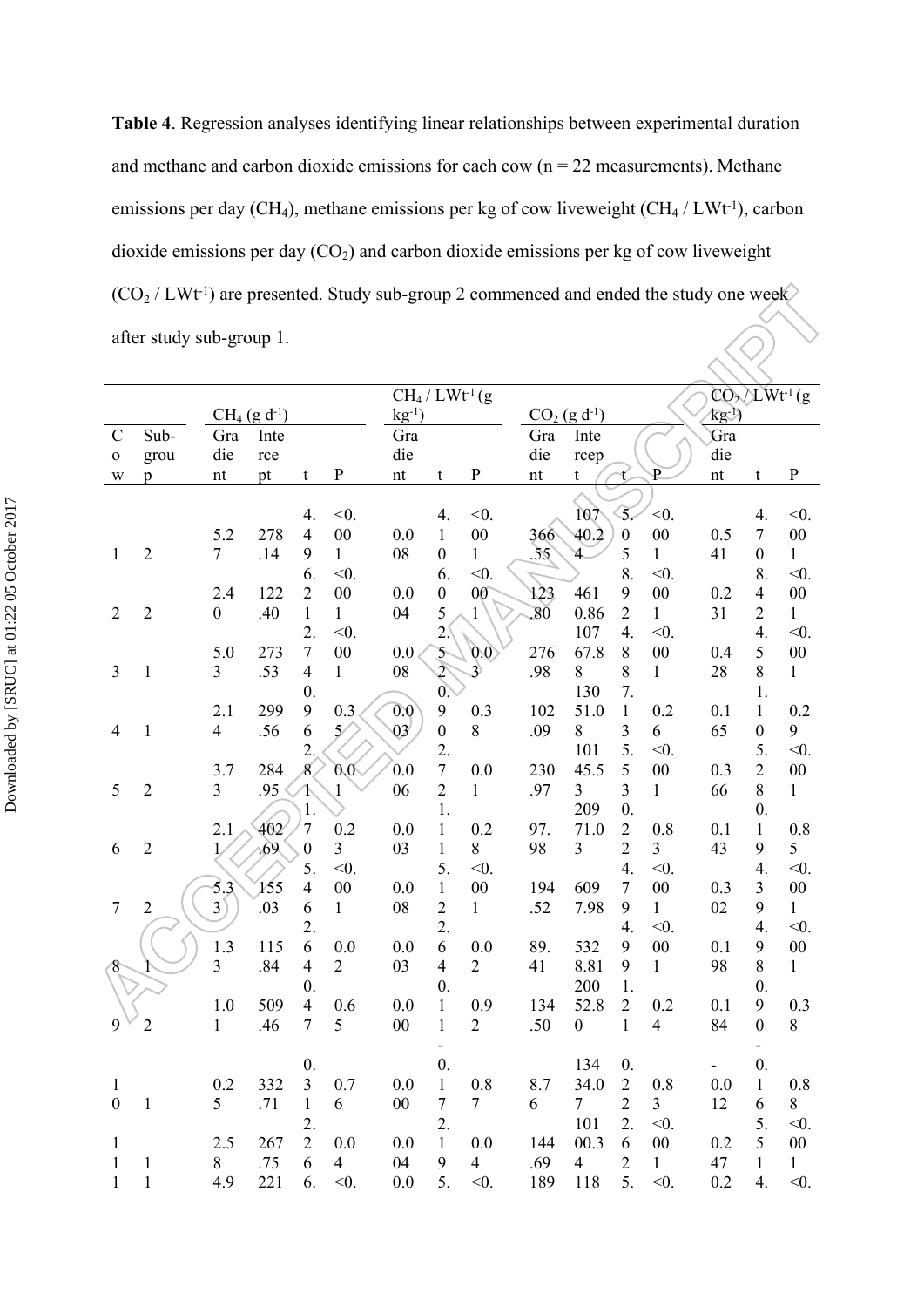| 4 .55 2 00 08 2 00 .60 01.5 2 00 84 2 00<br>2                                                                      |  | 1 1 3 1 8 1 1 9 1                       |  |  |  |  |  |
|--------------------------------------------------------------------------------------------------------------------|--|-----------------------------------------|--|--|--|--|--|
| 3.0 272 4 00 0.0 6 00 164 29.4 0 00 0.2 6 00<br>$\mathsf{A}$<br>1 .21 3 1 05 1 1 .13 1 0 1 58 4 1<br>$\mathbf{11}$ |  | 7. $0.6$ 6. $0.6$ 114 4. $0.6$ 3. $0.6$ |  |  |  |  |  |

|                               |  | <b>WARRENTSON</b> |  |
|-------------------------------|--|-------------------|--|
|                               |  |                   |  |
|                               |  |                   |  |
|                               |  |                   |  |
| <b>SKER</b><br>$\overline{C}$ |  |                   |  |
|                               |  |                   |  |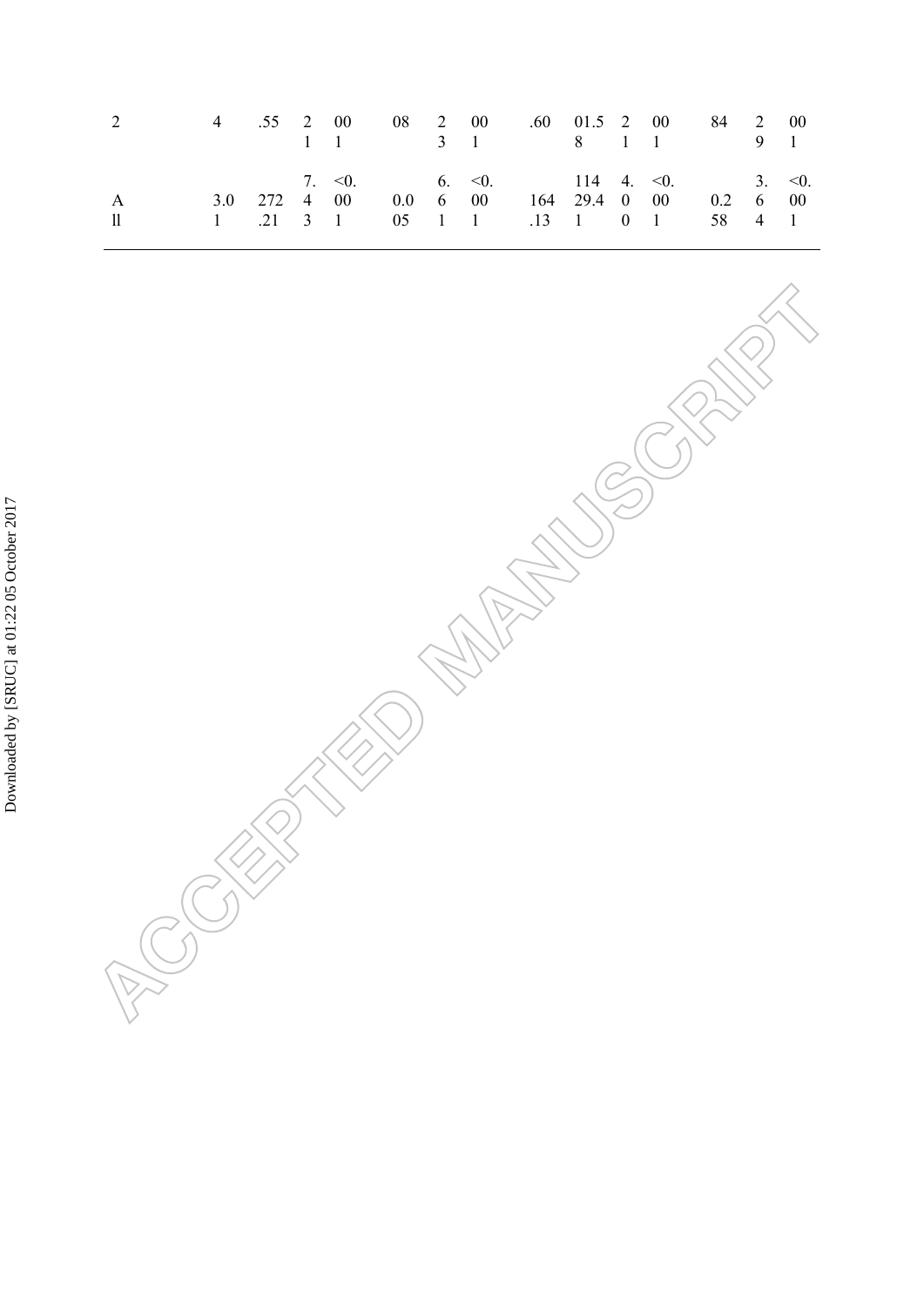**Table 5.** Mean rank and the standard deviation of rank (SD) for each individual cow according to their methane  $(CH_4)$  and carbon dioxide  $(CO_2)$  emissions over the study period. The highest emitting cow is rank 1 and lowest emitting cow is rank 12.

|                          | $CH_4$ (g d <sup>-1</sup> ) |     | $CO2$ (g d <sup>-1</sup> ) |     |
|--------------------------|-----------------------------|-----|----------------------------|-----|
| Cow                      | Mean rank                   | SD  | Mean rank                  | SD  |
|                          |                             |     |                            |     |
| 1                        | 7.0                         | 2.1 | 7.4                        | 2.2 |
| 2                        | 1.5                         | 0.6 | 1.7                        | 2.0 |
| 3                        | 6.4                         | 2.5 | 7.0                        | 2.3 |
| $\overline{\mathcal{A}}$ | 5.5                         | 2.5 | 6.1                        | 2.6 |
| 5                        | 6.3                         | 1.7 | 5.7                        | 1.7 |
| 6                        | 8.6                         | 2.1 | 8.1                        | 2.4 |
| 7                        | 2.6                         | 3.0 | 2.2                        | 2.2 |
| 8                        | 3.0                         | 1.8 | 2.8                        | 1.5 |
| 9                        | 9.8                         | 1.2 | 9.4                        | 1.3 |
| 10                       | 6.5                         | 2.1 | 6.3                        | 2.4 |
| 11                       | 5.5                         | 2.0 | 4.4                        | 1.6 |
| 12                       | 5.0                         | 2.0 | 6.9                        | 2.0 |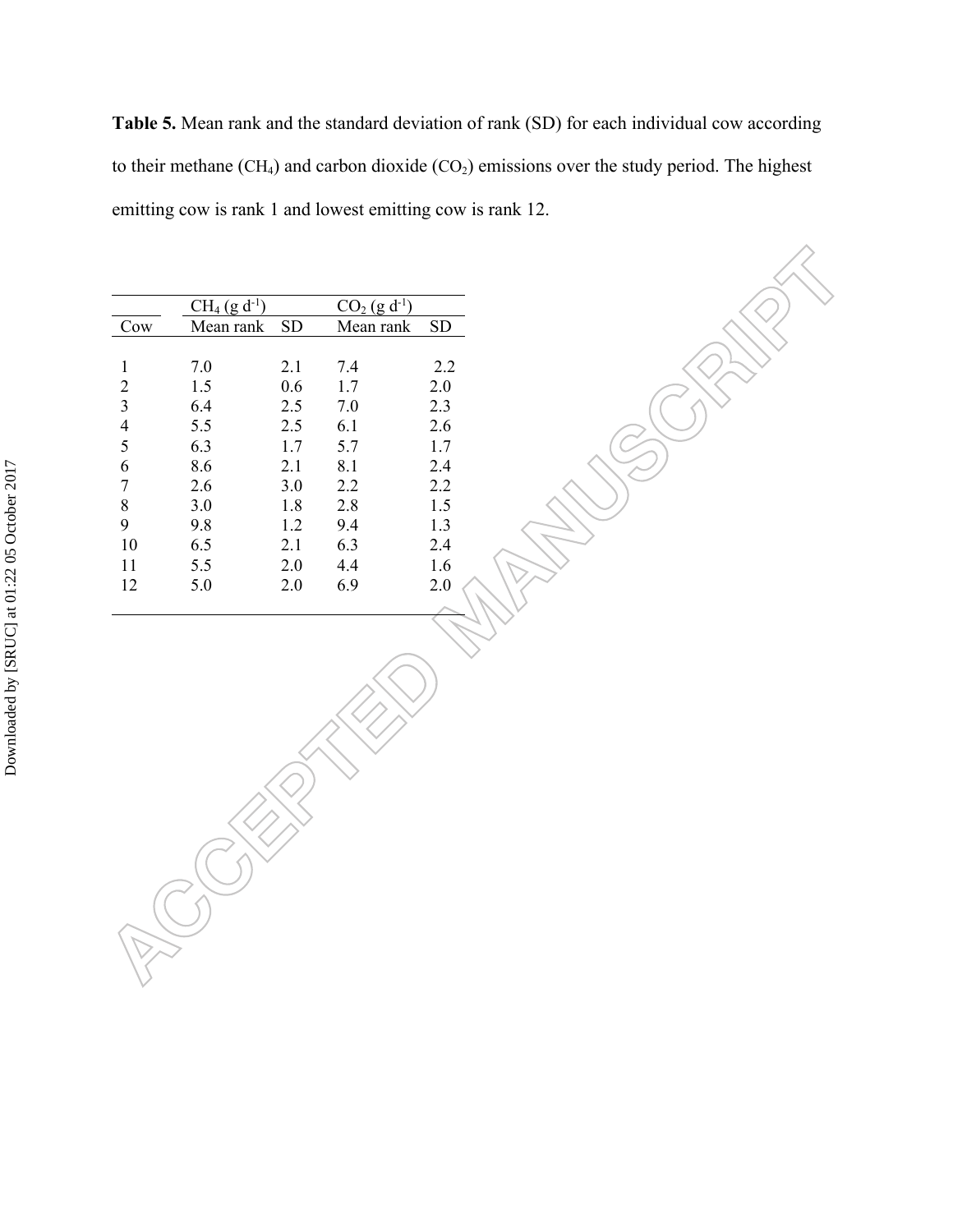#### **Public interest statement**

Agriculture is a major contributor to the greenhouse gas emissions that have been linked with climate change. Ruminant livestock, such as dairy cows, produce the potent greenhouse gas, methane, which predominantly comes from their breath. One way of reducing the amount of methane produced by dairy cows is to change their diets. We tested how much methane production changed when two groups of dairy cows were moved onto a diet of grazed grass from a diet of barley straw. We measured that methane production increased by an average of 42%, six weeks after the dietary change. However, methane production may not have reached maximum values during our experiment. Some individual cows produced four times more methane than others. Our results indicated that methane production may be reduced if low emitting cows are selected. We conclude that greenhouse gas models must include the time taken to adjust to new feeding regimes.